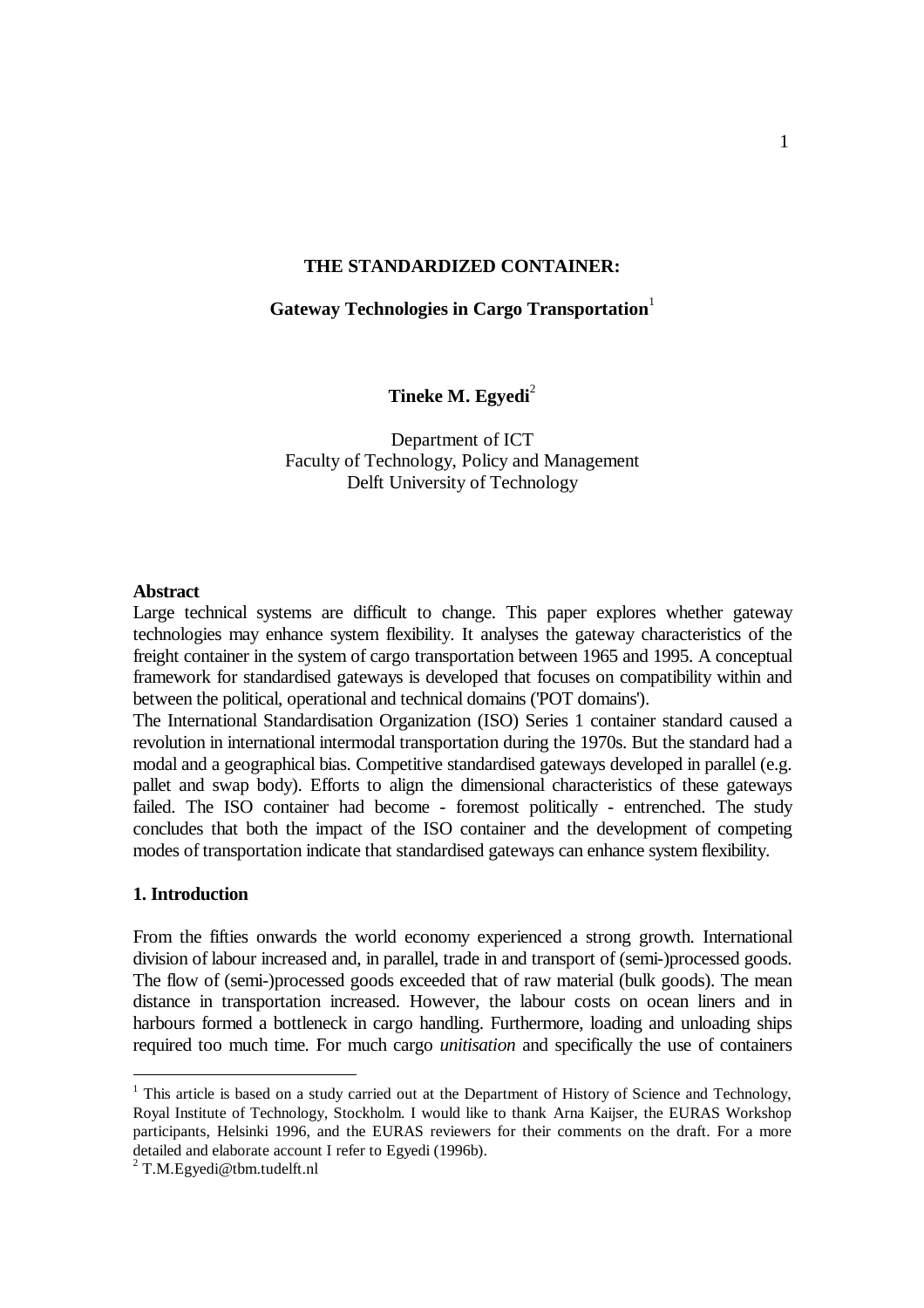offered a solution<sup>1</sup>. Packing goods in wooden or metal casings eased transport and transhipment. As was then estimated, 75% of the general cargo could be transported in this manner (Immer, 1967).

Containerisation solved the problem of congestion in harbours. Increased efficiency was achieved. Containers could be handled in a mechanised form (cranes) - a process which was later to be (semi-)automated. The required labour force decreased. Costs dropped and profit margins for stevedores grew. Liners could increase the number of shipments per year. Although higher initial investments were required, containerisation stabilised the costs of liners companies. From the 1960s onwards, container use expanded strongly. For example, between 1968 and 1974 the number of container transhipments steadily rose from 150,000 TEU (Twenty foot Equivalent Unit, i.e. the 20 ft ISO-container) to 1,107,000 TEU in the largest European harbour, the Rotterdam harbour (Witthöft, 1977).

With unitisation - and in particular containerisation - the concept of transportation changed. Without repackaging goods, containerised cargo was transferred from terminal to terminal or directly from producer to consumer (*door-to-door transport*). The earlier focus on separate transport activities shifted towards increased consideration of the *transport chain*. The upscaling and integration of cargo transport signals the arrival of a transport revolution (Van Driel, 1990).

The real revolution was brought about by standardising container dimensions (Grey, 1992). The standardised container highly facilitated the flow of goods between the transport subsystems of sea, rail and road.<sup>2</sup> It had the characteristics of a *gateway technology* between transport subsystems, a concept which David  $\&$  Bunn (1988, p.170) define as

" a means (a device or convention) for effectuating whatever technical connections between distinct production sub-systems are required in order for them to be utilised in conjunction, within a larger integrated production system."

In this study, the concept of gateway technology is examined by looking into the case of the standardised container. The container referred to is the freight container of which the dimensions have been established in ISO TC104, a technical committee of the International Standardisation Organization (ISO). They are called ISO containers for short. The central questions are:

*In what manner did the ISO container function as a technological gateway between transport subsystems? How did its role in the overall cargo transport system develop?*

The first question is addressed by examining the early process of container standardisation. This part foremost draws on the information provided by former participants in container standardisation and on the Swedish archive of ISO container standardisation  $(1967-1989)^3$ . The proceedings of conferences on containerisation in the last three decades shed light on the second question.

The study is of interest in three ways. Firstly, it elucidates the relation between standardisation and gateway technologies. Secondly, in taking a longitudinal approach to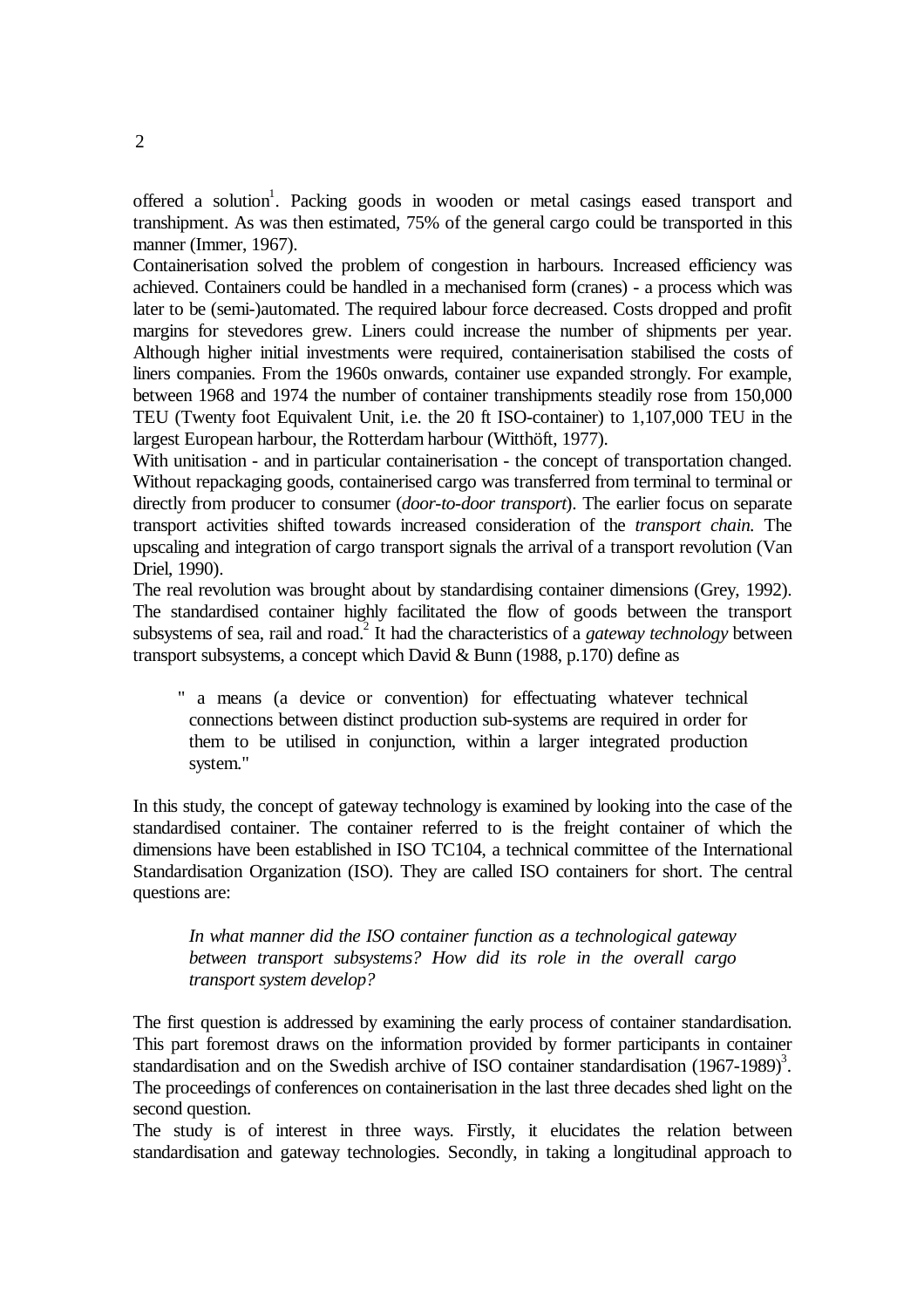container standardisation, developments in gateway characteristics become apparent. Thirdly, the case provides material to assess a more recent situation, namely the increasing use of the swap body, an alternative container device in European continental transport.

The structure of the paper is as follows. In section 2, the conceptual framework is developed. The relation between gateway technologies and standardisation is defined. The notion of 'POT' domains is introduced to specify the forms of compatibility involved in container standardisation. Section 3 describes the controversies that occurred during the ISO standards process. It treats standardisation of container dimensions and corner fittings, and the more recent proposal for future container dimensions. Section 4 examines issues of political, operational and technical compatibility more closely. Following, the competitive gateways of pallets and swap bodies are related to the evolution of the ISO container (section 5). The paper closes with conclusions (section 6).

#### **2. Conceptual framework**

In social studies of large technical systems such as electricity networks, gas supply and irrigation systems, it is common to speak of socio-technical systems in order to emphasise that these systems comprise both social and technical components (e.g. Hughes, 1987; Kaijser, 1999; Ravestijn, 1997). These studies indicate that the sheer number of interdependent components and subsystems complicate the introduction of changes. Numerous institutions and companies are involved. Together, they constitute the *actor network* (Mulder, 1992). In order to co-operate effectively, participating actors need to develop common views, beliefs, etc. about how the technical system should work. Paradigms develop which structure the activities of the actor network (Van den Belt & Rip, 1987). Specialisation of actors in certain areas of the technical system, shared paradigms and interdependence among these actors and among technical artefacts are criteria that induce social and technical entrenchment. Large technical systems therefore appear to have their own momentum (Hughes, 1987).

Joerges notes that standardisation plays a crucial role in the evolution of large technical systems (1988, p.30). But few studies exist that clarify this role. Usually standardisation is not viewed as a factor, which enhances system flexibility (Hanseth *et al*., 1996). The common opinion is that standards embed yesterday's state-of-the-art technology because formal standards processes take too much time. Moreover, standards institutionalise company interests and technological paradigms (Egyedi, 1997). Standards are compromises that do not reflect the technical optimum. Standards are thus seen to hold back technical innovation. However, such views too often confuse economic and technical arguments (Egyedi, 1999). Counter to current beliefs, as I will argue in the following, standardisation can facilitate change in large technical systems. More specific, the flexibility, which is required for system innovation, lies in the standardisation of *gateway technologies.* The latter concept has been used and adapted to compatibility theory by David & Bunn (1988), on which I heavily draw. They largely base their theoretical work on the historical case of the AC/DC rotary converter for electricity networks. I will elaborate their concepts to analyse the role of the standardised container in the system of cargo transportation.

The standardised container is a gateway between different subsystems of transportation. It is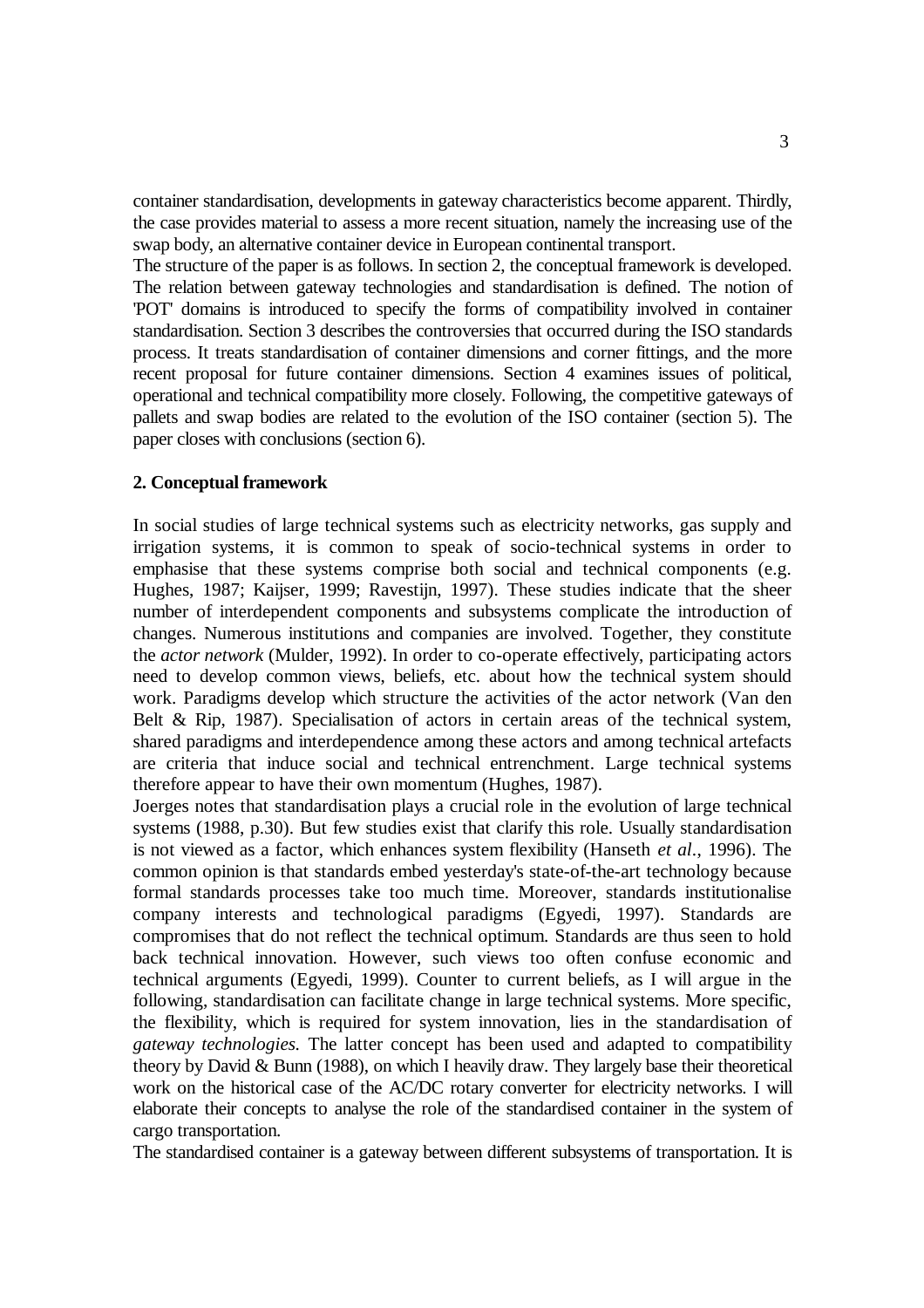a means to organise the flow of goods more effectively. Although it is a technical artefact, the container is above all an organisational innovation. As an *efficiency-enhancing* gateway it plays a pivotal role in the transportation system.

## **2.1 Gateway technologies and standardisation**

Standardisation, be it for the purpose of replicability, reducing needless diversity, interoperability or interconnection, always involves creating compatibility. I categorise gateways according to the scope of system interconnection involved. Some gateways are dedicated, that is, they link an exclusive and specified number of subsystems. Gateways linking specific proprietary systems, such as the computer networks of Digital and IBM, belong to this category. Other gateways have generic properties. Generic gateways are the result of standardisation. An example is the A4 paper format in relation to paper storage and processing devices. In cases where different complementary standards are needed, reference models are sometimes used to guide standards activities. An example is the Open Systems Interconnection (OSI) Reference Model, which was used in the field of telematic services<sup>4</sup>. Thus, gateway technologies can be categorised as *dedicated, generic or meta-generic*, depending on the scope of the interconnection concerned.

| <b>Level of Standardisation</b> | <b>Scope of Gateway Solution</b> |
|---------------------------------|----------------------------------|
| High (modelled)                 | Meta-generic                     |
| Medium (standardised)           | Generic                          |
| Low ('improvised')              | Dedicated                        |

Table 1: Relationship between the level of standardisation and the scope of the gateway solution.

The degree of standardisation to which a gateway is submitted determines the scope of the gateway solution. Where no standardisation occurs, and the connection between subsystems is, at it were, '*improvised'*. This corresponds to a dedicated gateway. *Standardised* gateway solutions, aimed at connecting an unspecified number of subsystems, correspond to generic gateways. Gateways, which are based on *modelled* solutions, that is, standardisation at the level of reference frameworks, embody meta-generic properties. Table 1 summarises the relationships.

## **2.2 Compatible subsystems**

In intermodal transportation, the transport modes constitute the subsystems. The container functions as a technological gateway when it creates compatibility between different transport modes. Subsystems can be compatible in two ways (David & Bunn, 1988, p.172). They can be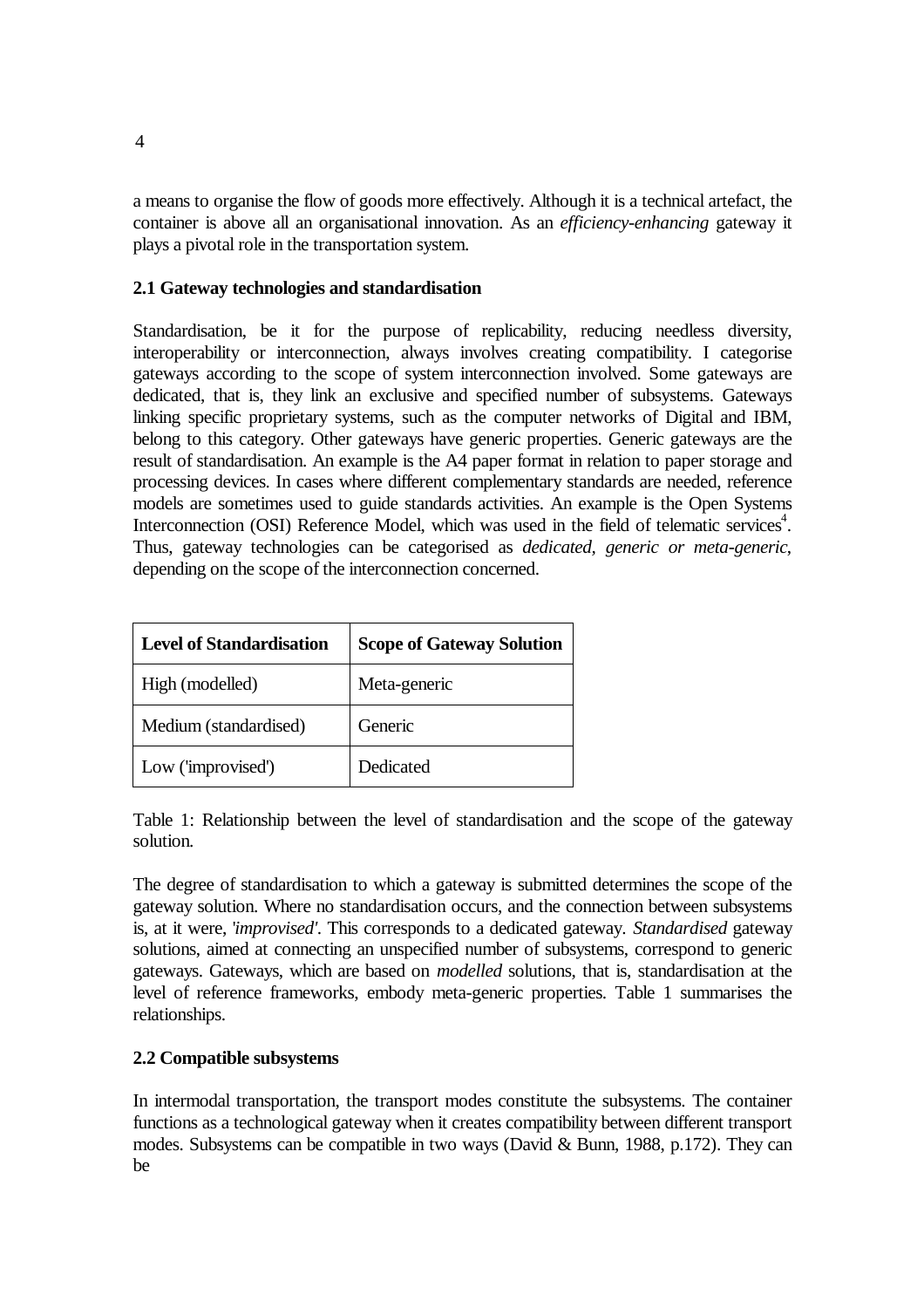- *compatible complements,* that is, when subsystems A and C can be used together (e.g. plug and socket), and/or
- *compatible substitutes,* that is, when subsystems A and B can each be used with a third component C to form a productive system (e.g. IBM clones with DOS).

Thus, gateway technologies "make it technically feasible to utilise two or more components/subsystems as compatible complements or compatible substitutes in an integrated system of production." (David & Bunn, 1988, p.172) Both forms of compatibility are present in the transport system. The subsystems of deep-sea transport, on the one hand, and road, rail, short sea or coastal transport, on the other hand, are compatible complements. In respect to the deep-sea subsystem, the subsystems of road and rail represent compatible substitutes for land transport. (See figure 1.)



Figure 1: Illustration of compatible complements and substitutes in the transport system.

More specifically, with regard to intercontinental transport, the subsystems of road/rail/short sea/coastal sea are partly compatible substitutes. There are only partly so, because short sea, coastal and rail transport will generally need the complementary service of road transport to provide a full terminal-to-door service. Only the road transport system can, because of its flexibility and the denser and finer road infrastructure, cover the end-trajectory by itself. This is an important feature of road transport. Thus, only with regard to medium and long haul transport are there any real alternatives.<sup>5</sup>

### **2.3 Compatibility between 'POT' domains**

The concept of compatibility generally refers to the *technical domain* (David & Bunn, 1988, p.165). This only partly covers the compatibility issues in respect to the standardised container. In the field of transportation, it is useful to distinguish the three 'POT' domains: the Political, Operational and Technical domains. The *political domain* consists, for example, of the economic, environmental and transport policies of a country. The standardised container is subject to national regulation for the transport modes of different countries. For example, road regulation is primarily a national affair and, European railway companies are still mainly operating on a national basis. Container standards must overcome incompatibilities between different transport policies and other political and regulatory differences.

Furthermore, the intermodal container has to forge compatibility between different subsystems of transportation. This problem, firstly, has an *operational component*. The transport subsystems operate differently. They face other problems, and have other interests,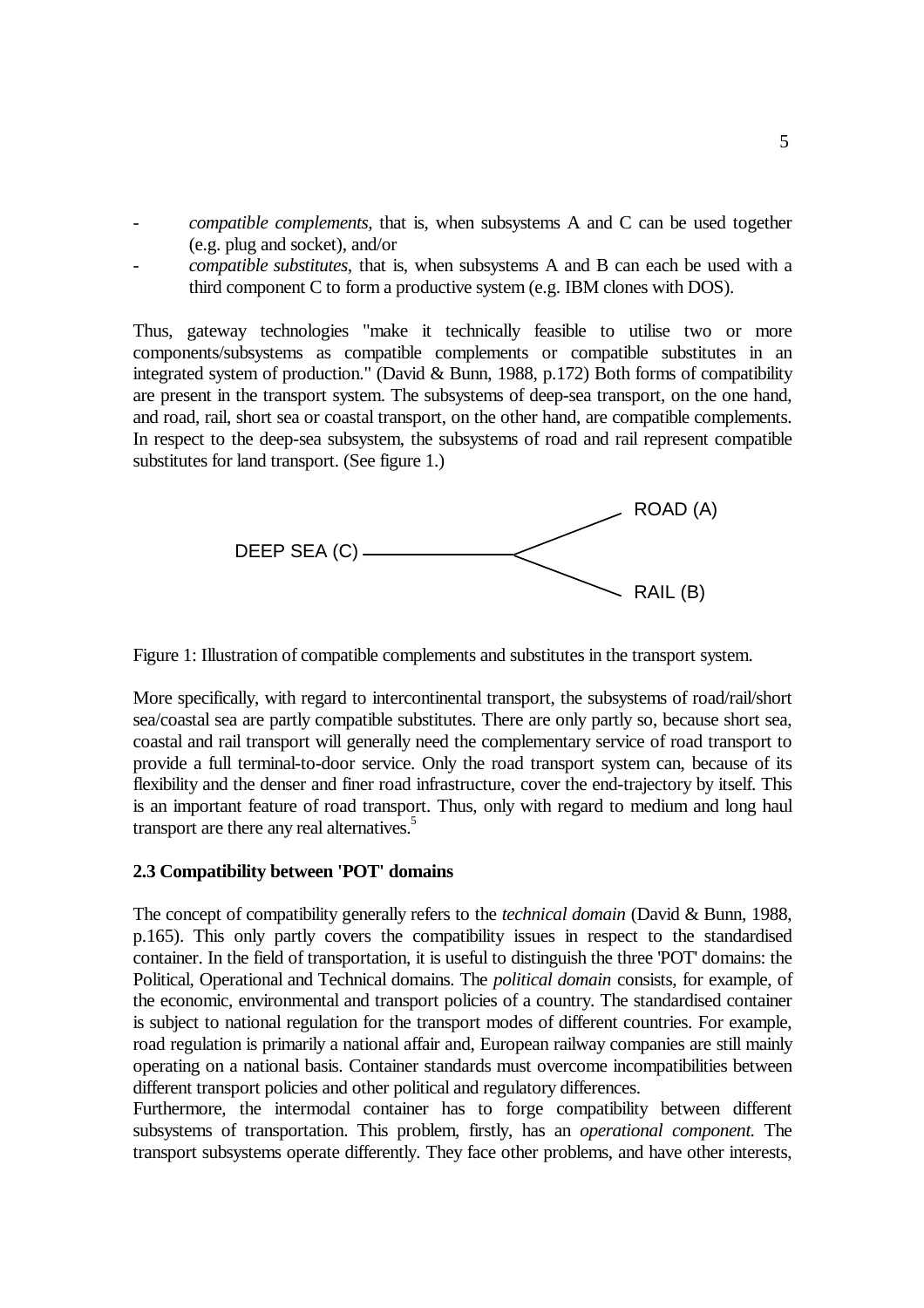priorities and customers, and therefore have different requirements with regard to containers. For example, the safety hazards of container transport differ for each subsystem. Because, interdependencies between subsystems increase, in the process of standardisation questions will have to be answered such as: Are the extra costs of designing a safe container for one transport mode - which might increase its tare weight - acceptable to another transport mode if the latter has an alternative, cheaper or more efficient means of transportation? Secondly, compatibility between subsystems of transportation has a *technical component*. The intermodal container must offer an interface with the vehicles used in different transport modes. Containerised transport has to cater to the environmental requirements of intercontinental and continental systems (e.g. salt water in sea transport), etc.



Figure 2: Technological gateways and compatibility between the 'POT' domains in large technical systems.

Thus, an intermodal transport system requires compatibility in all three domains. Container standards need to reconcile different national transport regulations and interests; they must bridge the different economic and operational interests of all transport modes; and the technical adaptations, to which each transport mode should comply in order to achieve intermodal transportation, must be economically and technically viable. In other words, the container standard must link political, operational and technical considerations in order to fulfil its gateway potential. (See figure 2). The degree of compatibility on all three domains determines the gateway characteristics of the container and the scope of the gateway solution. The more effective a gateway is in forging compatibility in these domains, the more important its role in the transport system.<sup>6</sup>

#### **2.4 Governance structures**

Different actor networks operate in the POT domains. They have distinct governance structures and regimes<sup>7</sup>. Three types of governance are of immediate relevance for this study.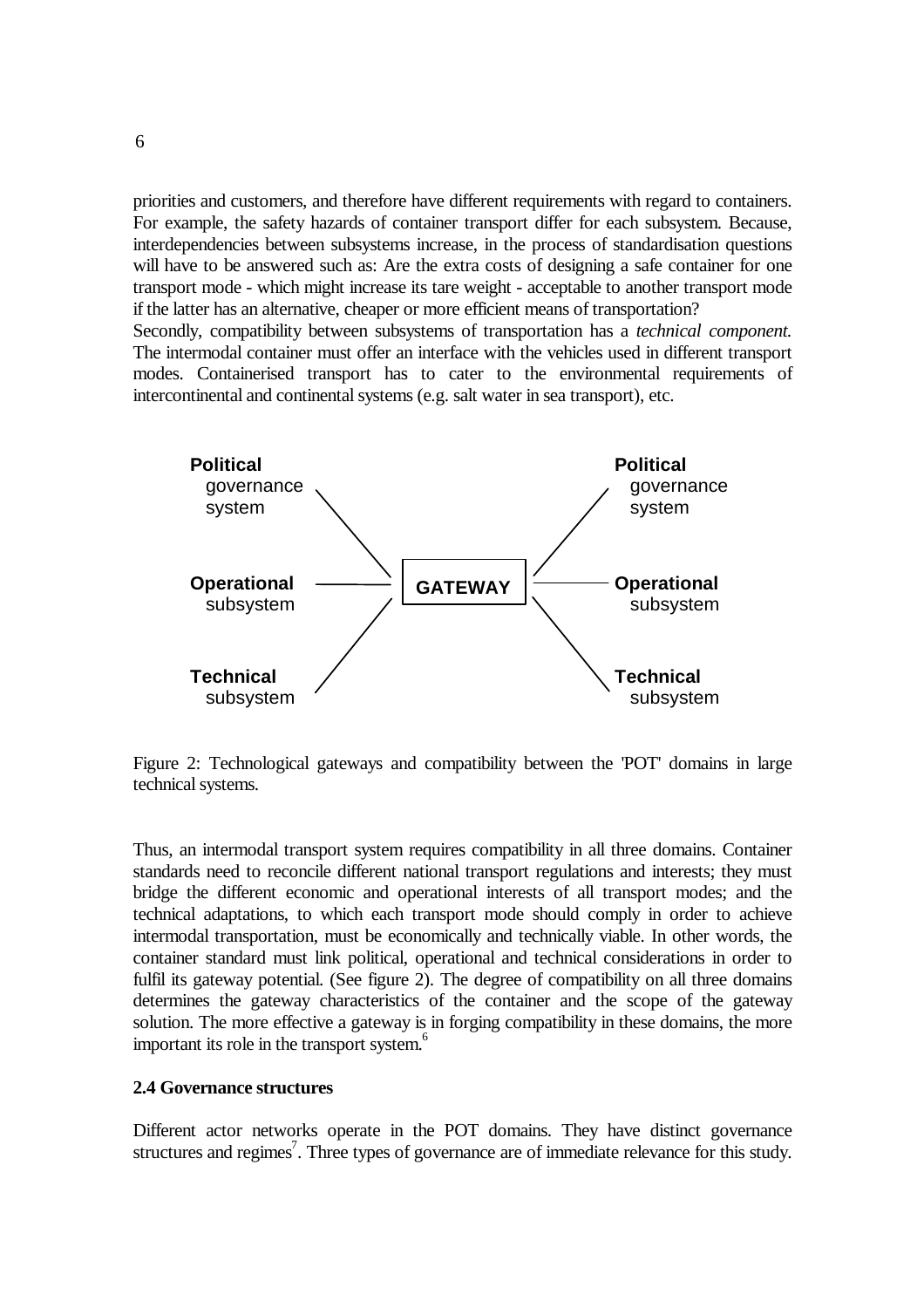Firstly, there are the national, regional and international *political and regulatory arenas* and multi-lateral networks. Examples are the Intergovernmental Maritime Consultative Organization (IMCO) and the Economic Commission for Europe (ECE) of the United Nations.<sup>8</sup>

Secondly, there are different forms of *co-ordination between operational actors* on uni- or intermodal transport. Actors who are operationally involved in container transport are: shippers, ocean liners, railways, road hauliers, ferries, terminal operators, container industry, producers of container handling equipment, engineers involved in the design and construction of the modal means, etc. Of special relevance here are the governance structures of and between actors in road, rail and deep-sea transport.

Thirdly, the regime of the international *co-ordinative structure for standardisation* is of relevance. The International Standardisation Organization (ISO) is the primary international forum for container standardisation. Its standards regime is based on a number of principles, which together could be called the 'standardisation ideology' (Egyedi, 1996a). For example, the standardisation procedures are designed to bring about a democratic standards process; as truly international standards are striven for and wide acceptance of the standard is crucial, decisions should preferably reflect consensus; national delegates should impartially represent the national interests<sup>9</sup>; ISO technical committees should try to arrive at technically optimal solutions; etc. Of interest in the following sections is, therefore, what was institutionalised during standardisation and why.

## **3. Standardisation of freight containers in ISO TC104**

To indicate the spread of the standardised container: in 1990, the world fleet comprised 5,102,563 dry cargo containers (in TEUs). Merely 1.6% deviates from the ISO specifications for container height and length (TNO/Logitech, 1991). In 1993, 95% of the world container fleet still conforms to the standardised width of 8 ft (Wormmeester, 1993).

#### **3.1 Prelude to international dimensions**

The driving force behind the surge of containerisation in the 1960s and 1970s lies in the US. In the mid-1950s, two pioneer shipping companies, *Matson* and *Sea-Land*, demonstrated the advantage of using containers. Both companies used detachable cargo boxes with special corner fittings for intermodal transport between ship and road. Matson and Sea-Land were captive systems. "The containers stayed within the confines of the owner's distribution system and his personal control." (Grey, 1992, p.81) In Grey's view, Matson and Sea-Land account for the evolution of the container concept. However, standardising its dimensions brought about the revolution.

In 1958, the *Materials Handling 5* (MH-5) *Sectional Committee of the American Standards Association* (ASA) started developing standard dimensions for the US domestic container for intermodal transport. The standard width was determined by road regulation. The height of 8 ft was settled on in 1959. The container length provided more difficulties. The lengths of 20/40 ft, 12/24 ft and 17/35 ft were proposed. The 40 ft length derived from railway regulation. Railway companies were at the time permitted to move boxcars that is closed railway wagons, of 40 ft at the most. The lengths of 12/24 ft answered to the needs of West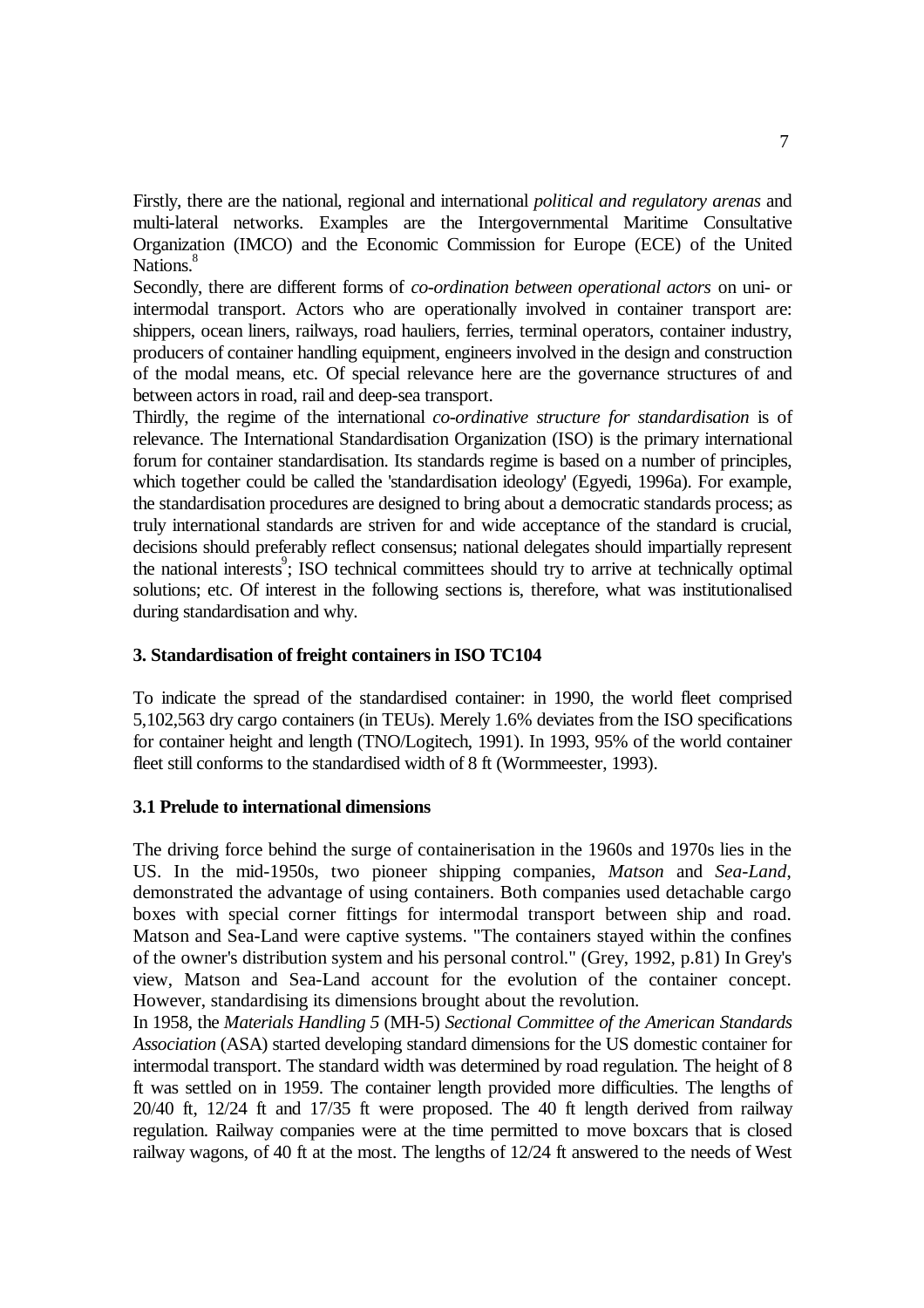Coast operators (e.g. Matson). The lengths of 17/35 ft were based on the overall trailer length then permissible in all states (e.g. Sea-Land). When in 1959 several states changed their regulation for road vehicles to 40 ft, the 17/35 ft combination was dropped. In 1961, the MH-5 committee settled on a width and height of 8 ft and on the lengths of 10, 20, 30 and 40 ft (Muller, 1961). The standard was published as MH-5.1 in 1965.

Sea-Land and Matson together handled 70% of the US container transport in 1965. Neither company acquiesced in the MH-5's results. In order to apply for government orders, they attempted to get the US Department of Commerce to accept the 35 ft and 24 ft, too (Van den Burg, 1969). As a result, the US Congress changed the Merchant Marine Act in a way that no preference was given to MH-5 dimensions.

## **3.2 Dimensions**

In September 1960, US representatives proposed a programme similar to that of the MH-5 committee to the International Standardisation Organization (ISO). In 1961, an ISO committee on container dimensions was installed: the ISO Technical Committee 104 (TC104) on Freight Containers. Its first meeting was held in New York. Participants were representatives from ocean shipping companies (e.g. naval architects), railway companies, manufacturers of container handling equipment etc. TC104 established three working groups: one for terms and definitions, one for dimensions and one for specification, testing and marking.

In the beginning, MH-5 and ISO TC104 worked in parallel. The US was a driving force in TC104. But the issues raised in ISO also affected MH-5 developments (Rath, 1973).

ISO TC104 soon determined that the container standard should be a *performance* standard. That is, standardisation should not entail detailed specifications. For example, the standard was not to make any reference to the material used for an ISO container. TC104's sole aim was to achieve operational exchangeability (Rowbotham, 1978). This put an end to early discussions on whether containers should be made of aluminium (US) or steel (Europe).

Two proposals on container dimensions were considered. The US put forward the results of its MH-5 committee, while European representatives proposed a container which conformed to the standard of the International Union of Railways (UIC ), a smaller container that was much used by Europe's national railways.

*Series 1 containers.* An international enquiry was held in 1961 to determine the largest permissible size of transport vehicles. Container dimensions would have to stay within their limits. The US road regulation (40 ft length and 8 ft width) was stricter than the dimensions permitted by European regulation. Therefore, in 1962, TC104 accepted the proposal of the Americans (then 8 x 8 x 10/20/40 ft). The Series 1 dimensions were supplemented with the lengths of 30 ft, 6'8" and 5 ft in 1963. (See figure 3.) These two smaller sizes were chosen to allow containers to be coupled together to form a unit with the overall length of a larger single unit (Rowbotham, 1978). This required special coupling devices (see Egyedi, 1996b).

*A bargain between width and length.* One of the main controversies concerned the container width proposed by the US (8 ft or 2438 mm). In 1963, the Dutch delegation proposed a width of 2500 mm, a width permitted in most of Europe, in order not to lose 62 mm of space.<sup>10</sup> The Scandinavian countries, Belgium, Germany, France, Italy and Spain backed the proposal. It was mainly opposed by the US, the UK - the Common Wealth countries - and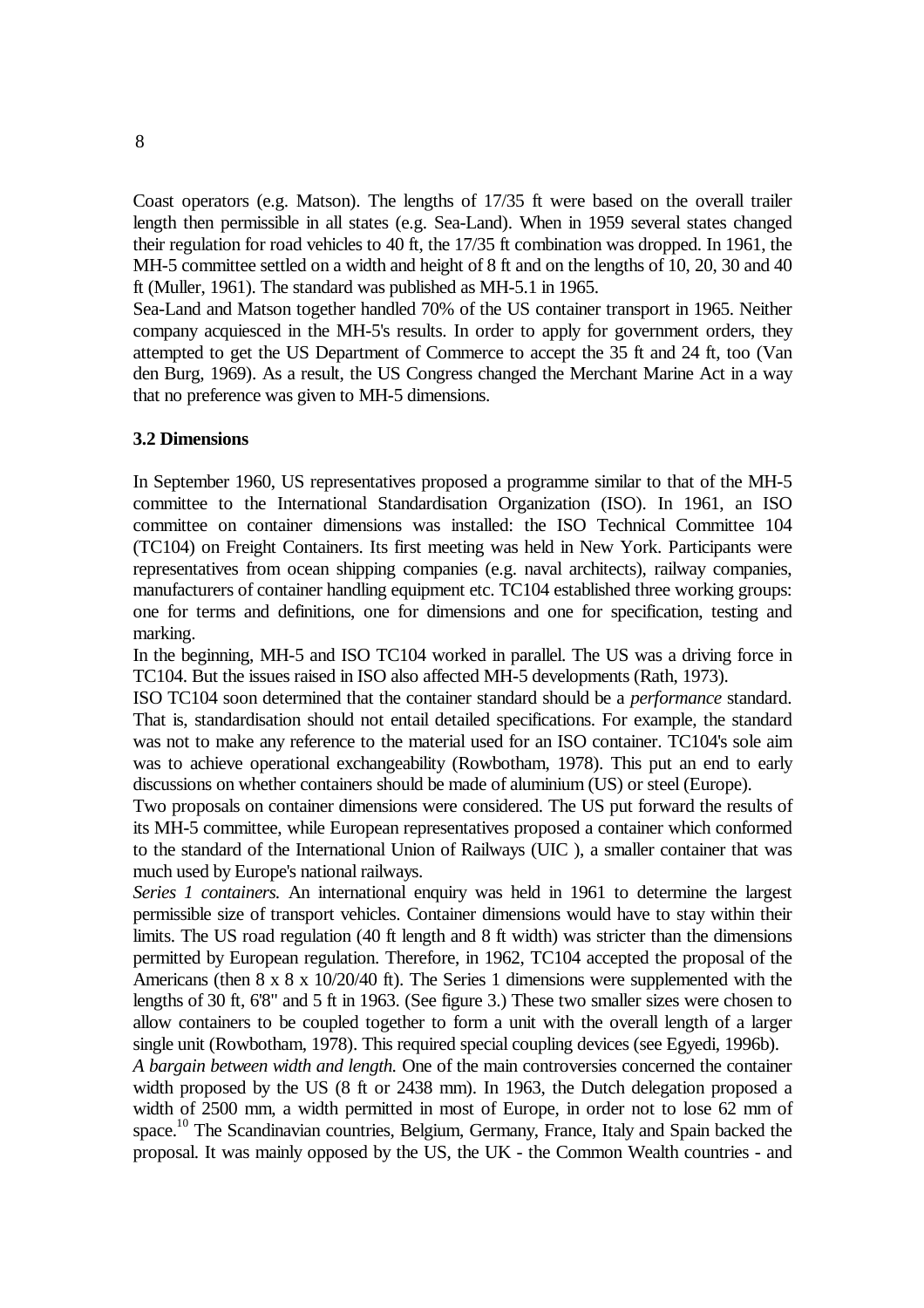Japan, and first of all because of road regulation in these countries. However, the UK and Japan also opposed as a matter of principle. They reasoned that if they gave in to 2500 mm, the next step would be a container width of 2600 mm, which indeed eventually happened in, for example, the Benelux. These opponents coupled the acceptance of the 8 ft width to the 40 ft container length. They would only accept a 2500 mm width in combination with a maximum length of 30  $ft<sup>11</sup>$ . To maintain the 40 ft length, the proponents of a wider container gave in. They felt that 40 ft was indispensable to deal with the expected increase in cargo volume. They comforted themselves with the idea that the daily costs of containers would probably drop due to the wide application of standardised containers. Cheaper use would compensate loss of width.

The Series 1 standard was published in February 1968 as ISO/R 668. In 1969, the US delegation proposed a height of 8'6", which was used by North Atlantic Services (ISO/TC104 (USA 19)240). Although initially accepted exclusively for the 40 ft container, in 1972 this height was also accepted for 20 and 30 ft containers (ISO/TC104 (Sec.196) 337, July 1972). Furthermore, the 5 ft and the 6'8" container turned out to be too small for transatlantic traffic and, in any case, the idea of coupling containers bounced off in ISO context. Therefore, both lengths were dropped.



Figure 3: The first ISO Series 1 and Series 2 dimensions. (Source: Koster & Tilsley, 1968)

*Series 2 containers.* During the April 1963 meeting, TC104 decided to include UIC container dimensions as ISO Series 2, despite opposition from the US. It was drafted in 1968. But, for several reasons, the Series 2 ended up as a technical report and not as a standard. Firstly, UIC containers were "intended essentially for internal continental systems" (ISO/TC104 (Sec.196) 337, p.10, July 1972). Secondly, because the US was Europe's most important trading partner, the Series 2 did not have the priority of European committee members. Economies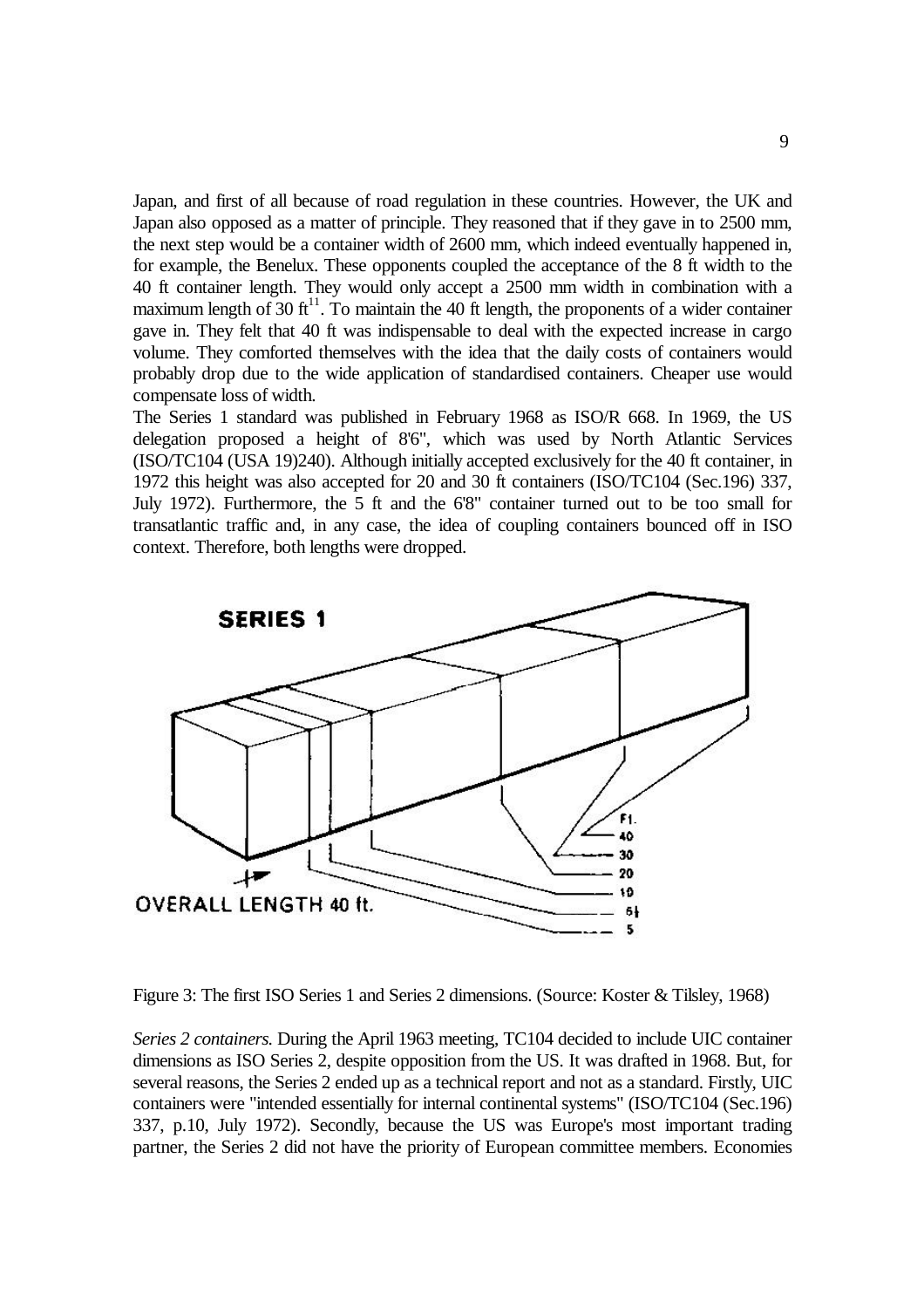of scale in intercontinental transport were after all the core-issue in containerisation. Rail/road stood to gain from this. UIC acquiesced in the decision and committed itself to the ISO Series 1 (Ratter, 1968).

*Series 3 containers.* Work on a third series container dimensions started in the late 1960s. In order to arrive at a truly international series of standards, a political gesture was made to the Soviet-Union, where small containers were in use. Many such units circulated in the region. A fate comparable to that of the Series 2 later befell the Series 3. Firstly, the scope of Series 3 was argued to be of an internal continental type. Secondly, Series 3 containers would demand other handling techniques than Series 1. It was feared that developing countries would develop facilities for Series 3 to the neglect of Series 1, thereby restricting their economic growth. Thirdly, inclusion of Series 3 would lead to a proliferation of sizes, which counteracted the aim of standardisation. (TC104 N395, December 1975)

#### **3.3 Corner fittings**

Corner fittings are an essential part of containers. With help of twistlocks, they provide the means to lift and stack containers in a (semi-) automatic way. (See figure 4.) The subject was first raised in the ISO TC104 working group C meeting in London, 1962. There were two options, both of US origin. One was a corner fitting, which K.W. Tantlinger designed in 1955 together with the twistlock. It was patented by Sea-Land. The other option was that of the *National Castings Company*. Its solution was very similar to Matson's.

An important part of the early discussions took place in the Handling and Securing Task Force of MH-5. The committee was chaired by Tantlinger, a former employee of Sea-Land, working for Fruehauf and chairman of the Truck Trailer Manufacturers Association (TTMA). He describes the standards process as a dog fight, brought about by a mix of proprietary interests and business relationships (Tantlinger, circa 1982, p.9). In Tantlinger's words, the National Castings Company had a box type corner fitting which skirted around the earlier Sea-Land patent and a spreader with multiple part engaging lugs which, inserted in the corner fitting, were forced apart with a central wedge.

National Castings' solution was turned down because it had not been proven in general use and was not cost competitive. The problem with Sea-Land's corner fitting was that it was patented and therefore not suited as a national standard. To break the deadlock, Tantlinger approached his former employer to release the patent. Although the latter had earlier faced MH-5's refusal to include Sea-Land's 35 ft length in the American Standard, he complied. The letter dated January 29 1963 permitted dimensional changes to the fitting and to the twistlock.

But the controversies continued. A TTMA proposal for a modified Sea-Land box type fitting and twistlock was turned down, and no American Standard could be presented at the ISO meeting in Hamburg (1964). However, Tantlinger did describe the TTMA proposal to participants of the ISO TC104 and distributed half-scale models to illustrate the mechanism. In the The Hague meeting in 1965, the design was evaluated and accepted unanimously.<sup>12</sup>

In the course of container standardisation, Sea-Land's patent on the corner fitting and the twistlock was not the only one to be released. In a letter dated March 7 1966, Strick released a patent covering "the twist lock lifting mechanism with the non-rotating collar" (ISO/TC104 129E, annex Y). More recently, use of a patent covering a system for automatic identification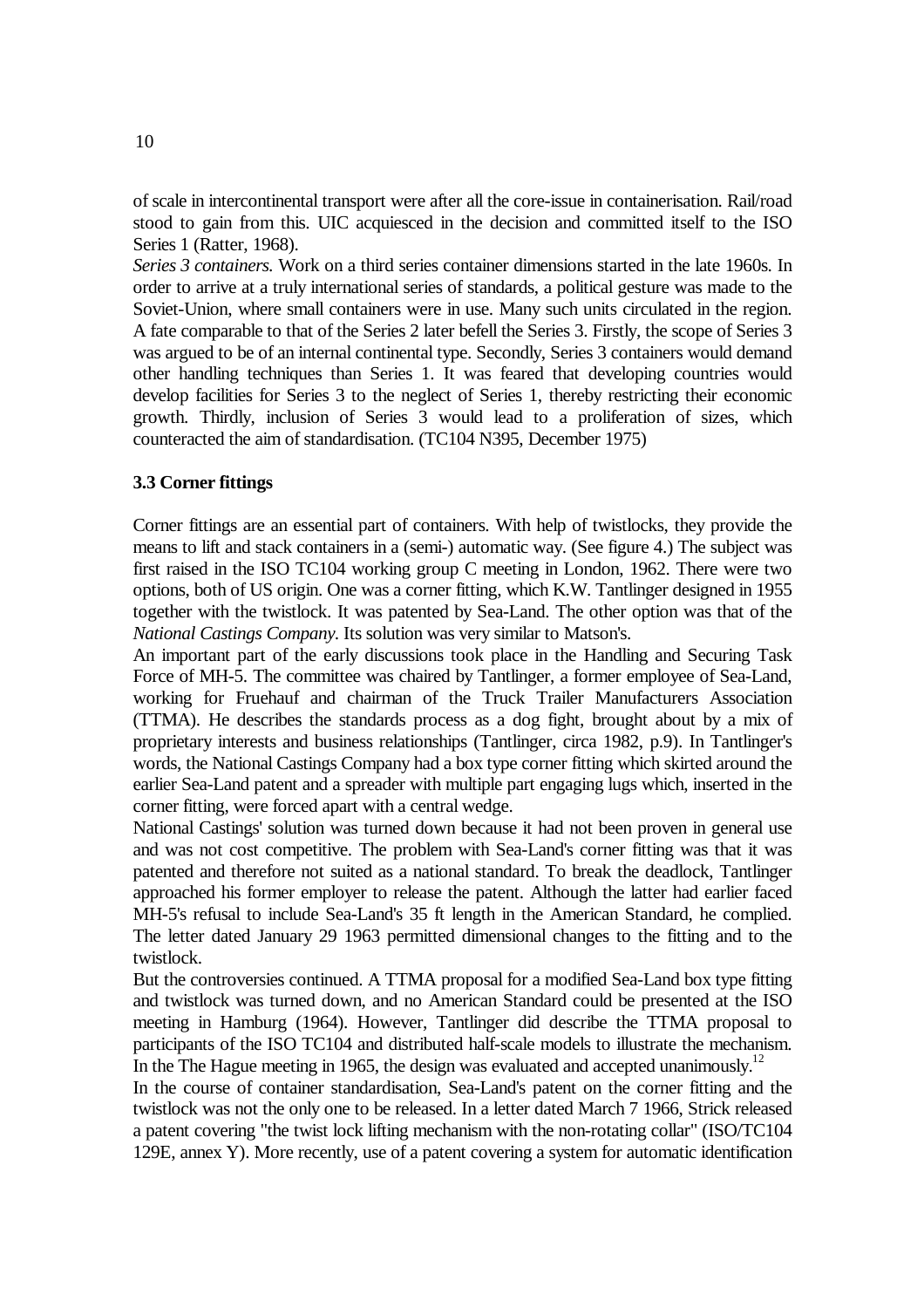of containers was granted on a non-exclusive, royalty free basis. Such company reactions are sparse in other standards processes.



Figure 4: Corner fittings of the ISO container and the twistlock mechanism (sources: ISO/R 668 corner fittings, and SIS standardisation archive (1966), with kind permission from the NNI, Delft, and the SIS, Stockholm).

#### **3.4 'Future' container dimensions**

In the early 1980s, the US passed a law, which unified regulation on size and load of road vehicles in the different states. The law had implications for container dimensions: it set a maximum length of 45 ft (later 48 ft<sup>13</sup>), a height of 9'6" and a width of 8'6". In response to the request of US delegates, TC104 installed a working group on Future Containers in 1982 to examine if there was more wide-spread demand for larger containers. The chairman of TC104, Vincent Grey, was of the opinion that a new generation container was needed, which better served land-transport requirements. He made two radical proposals. Firstly, he proposed a change of width from 8 ft to 8'6". Secondly, instead of one container, which withstands the transport forces of all modes, he proposed several containers, each designed to protect it from mode-inherent forces. This measure would reduce the tare weight of containers for road and rail, whose sturdiness was foremost an answer to maritime requirements.

Strong objections were raised. Shipping liners argued that a revision of the standard would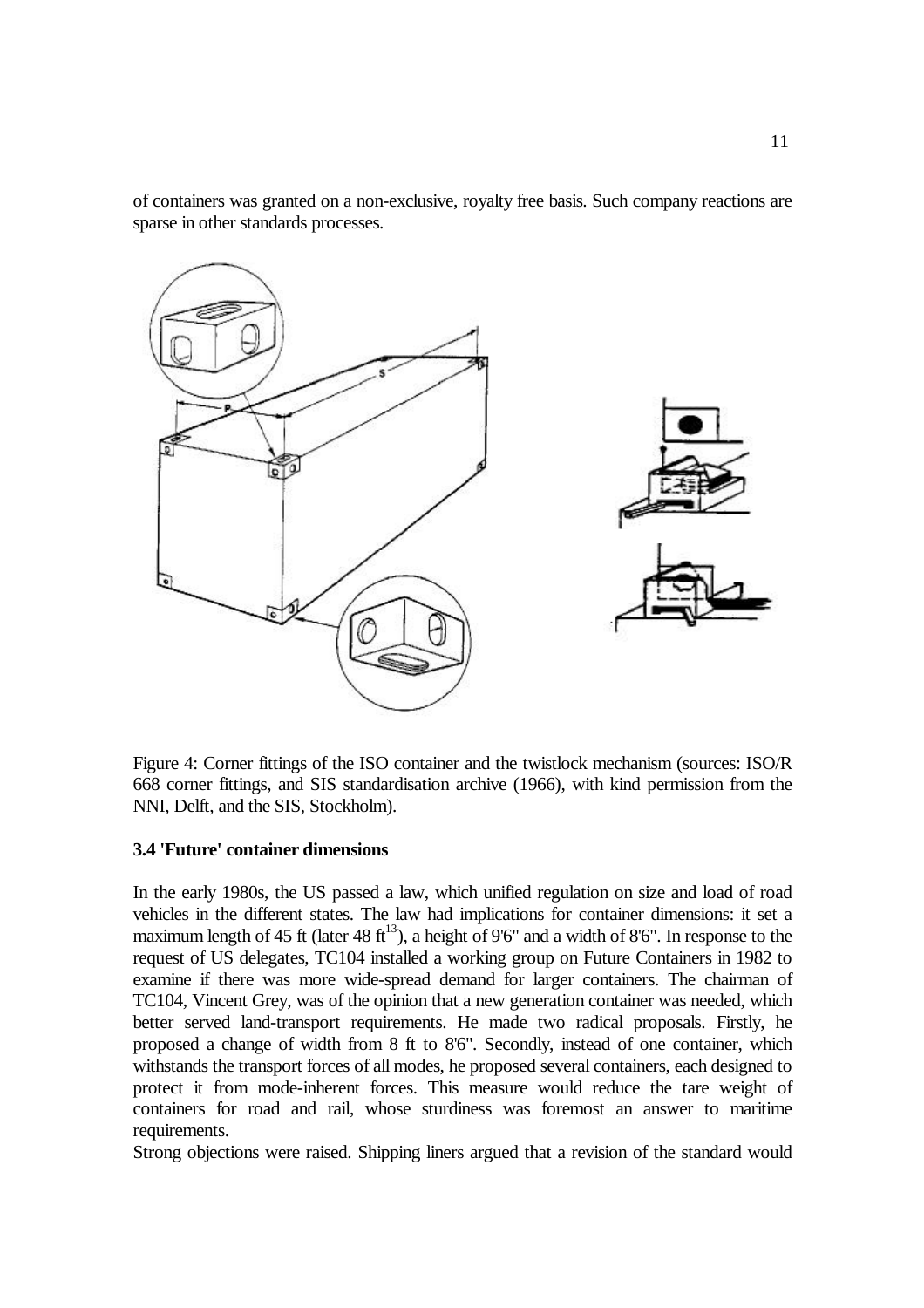require too much investment. European and developing countries pointed to their legal constraints on the width of road vehicles. (Vladimirou, 1983) With regard to container width, the dominant European standpoint was that the inner width of the container should be suitable for palletised cargo. Containers of 40 ft and longer were increasingly (un)loaded with palletised cargo. The size of two pallets, including the tolerance for overhanging cargo, added up to an inner width of  $2460 \text{ mm}^{14}$ . A steel container with the proposed outer width (2591) mm) would make the corrugated iron sides unnecessarily strong and heavy. This was the technical side to the (operational) argument. The political side to it was that countries such as Switzerland had reluctantly changed their rules from 2500 mm to 2550 mm and refused even wider containers. In 1985, TC104 concluded that, although the height of 9'6" had its advantages, there was no need to change the existing dimensions. The working group was dissolved.

The US again brought up the question of enlarging dimensions in 1987. The working group was reinstalled to examine if voluminous cargo demanded larger container dimensions. The working group started by discussing the internal dimensions that would best accommodate standard load units (pallets). Following, the external dimensions were deduced. Soon consensus was reached about the height and width of the *new Series 2* container. Its length was, however, disputed. A French study concluded that the full/half lengths of 49'/24'5" and 41'/20'6" would offer the best loading capacity. An American advisory group came up with the 48'6,5"/24'1,75" length combination. (TNO/Logitech, 1991, pp.9-12) The French solution was chosen. Apart from new dimensions, the draft standard included mandatory corner fittings at all eight corners and, for the 49 ft container, also four mandatory intermediate fittings to be identically located as the top corner fittings of the Series 1 40 ft container. The latter was optional for the half-length future container. The proposal was accepted as an ISO TC104 committee draft in  $1991$ .<sup>15</sup> Before submitting the draft standard for voting in ISO, the committee decided to await the results of a world-wide evaluation of the consequences of the proposed 'future' container dimensions.

The general conclusion of the survey was that the advantages of the full-size 49 ft container would not outweigh the problems it posed (COST 315, 1994). The expected profits were marginal; the dimensions exceeded restrictions posed by road regulation; high investments were required for technical and operational adaptations in industrial and developing countries; and the installed base in the Series 1 containers was too high.<sup>16</sup> On the basis of these results, the UN and the European Commission (DG VII) opposed larger container dimensions. TC104 acquiesced in the results.

A brief illustration is given of the problems of technical and operational compatibility that dimensional changes would have created (COST 315, 1994). Part of the discussion in TC104 on the future container concerned the high-cube container (8'6" ft wide, 9'6" ft high and 49' long). Most cellular containerships could not accommodate this size. If its dimensions were to have been accepted, the ocean shipping companies would have had to build new vessels, adapt existing ships or install better lashing systems. Otherwise, loss of capacity would have occurred. The same applied to vessels sailing on inland waterways. The 'future' container implied a severe loss capacity for vessels transporting containers on the Rhine. The width of canals and the height of bridges preclude the use of broader ships and further stacking of containers, respectively. Problems would have arisen for vehicle elevators on board of ro/ro ships. Moreover, the greater variety of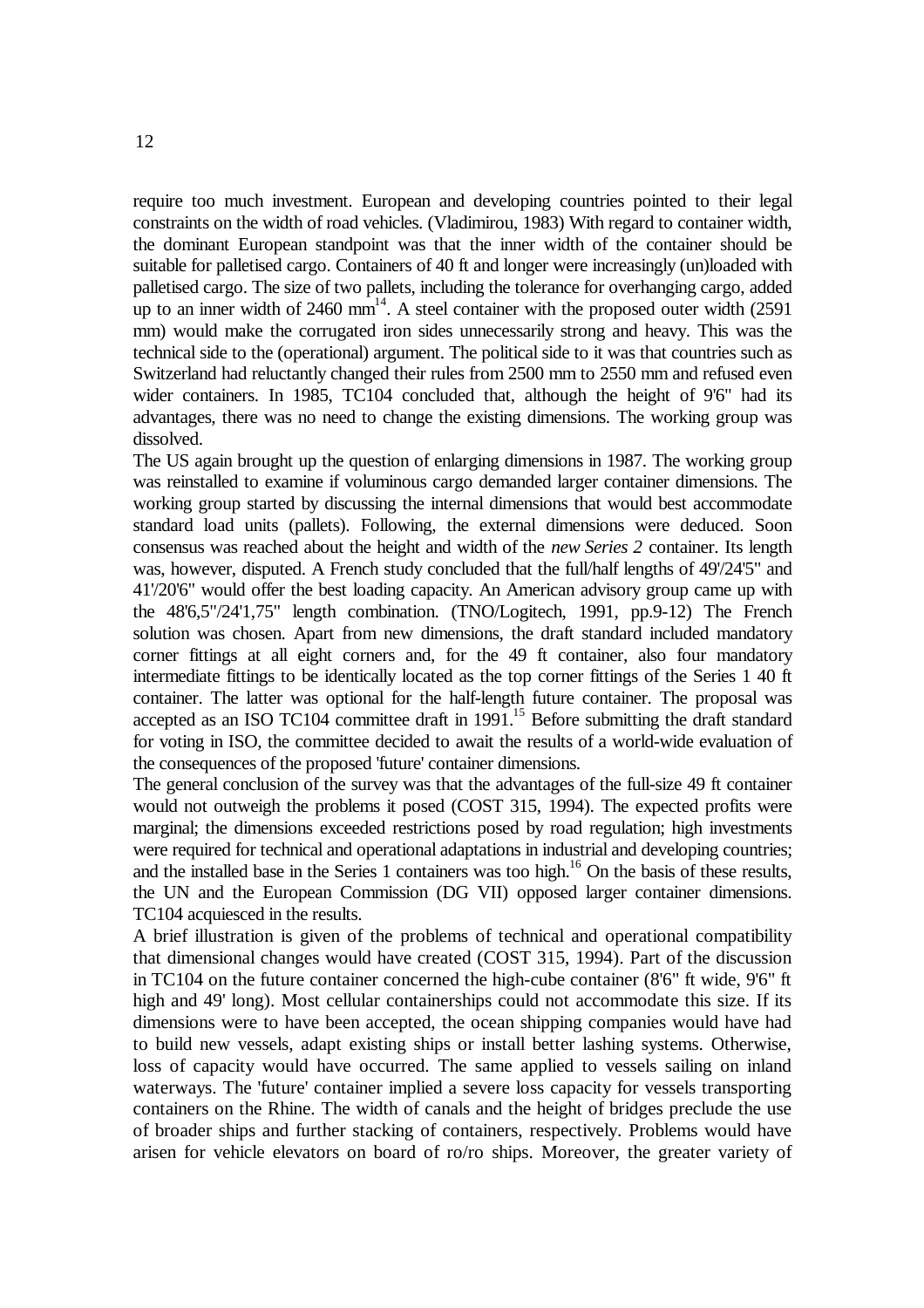container dimensions would have required more stacking space in terminals. Because of lack of space in most terminals, the 49 ft container was difficult to manoeuvre. Adaptation and/or replacement of container handling equipment in ports and inland terminals would have been needed. New gantry cranes would have been needed because the distance between the legs of gantry cranes was too small for the width of the highcube. For the railways, special low platform wagons would have been required. Although US railways had suitable wagons, there would have been a loss of capacity on the existing 40 ft and 60 ft wagons in Western Europe. For Eastern Europe, which had few container wagons, there was no problem. For developing countries, which did have container transport by rail, costly adaptation would have been needed. Due to potential overloading and uneven loading, safety hazards of containerised road transport would have increased. Special vehicles would have been required to accommodate the proposed height. Smaller tires would have been needed and new chassis to compensate the extra height. Smaller tires involved higher maintenance costs. Etc.

#### **3.5 Standards process reviewed**

Matson and Sea-Land's proprietary use of containers started off standardisation in the US, which in turn spurred international standardisation. A dedicated gateway solution was converted into a generic solution for intermodal cargo transport. I quote Vincent Grey, who was chairman of ISO TC104 during these years.

"What emerged from the ISO Committee were Standard Container sizes that did not match either Sea-Land's or Matson's boxes. The corner fittings were different from theirs and so were the container ratings, the test methods, the marking system, the chassis securing method, and so forth. This was not a wilful effort to isolate the two pioneering companies but was the result of broadening the scope of operations within which the containers would have to survive. The emergence of an ISO Container depended on an amalgamation of service environments of a world-wide distribution system." (Grey, 1992, p.82)

*Standards regime.* Grey refers to the difficulty of aligning the different political, operational and technical demands under the voluntary consensus regime of the ISO. The standards regime, that is, the aims and principles that guide international standardisation, strongly shaped the committee process. Several events illustrate this. In order to raise international commitment, the standards programme of TC104 initially included the European UIC container and the USSR container. Furthermore, TC104 adhered to the basic rule of avoiding proprietary and patented solutions in order not to restrict the use of standards. Moreover, national membership of the ISO meant that national regulation had to be taken into account. Lastly, in search for `technically optimal solutions' the services of research centres were called in. For example, tests were held to determine the safety requirements for container handling and transport. In sum, the standards process was conducted in a way that, according to the formal standardisation ideology, would maximise the scope of the gateway solution.

*Institutionalisation in standards*. Certain interests were institutionalised in the process of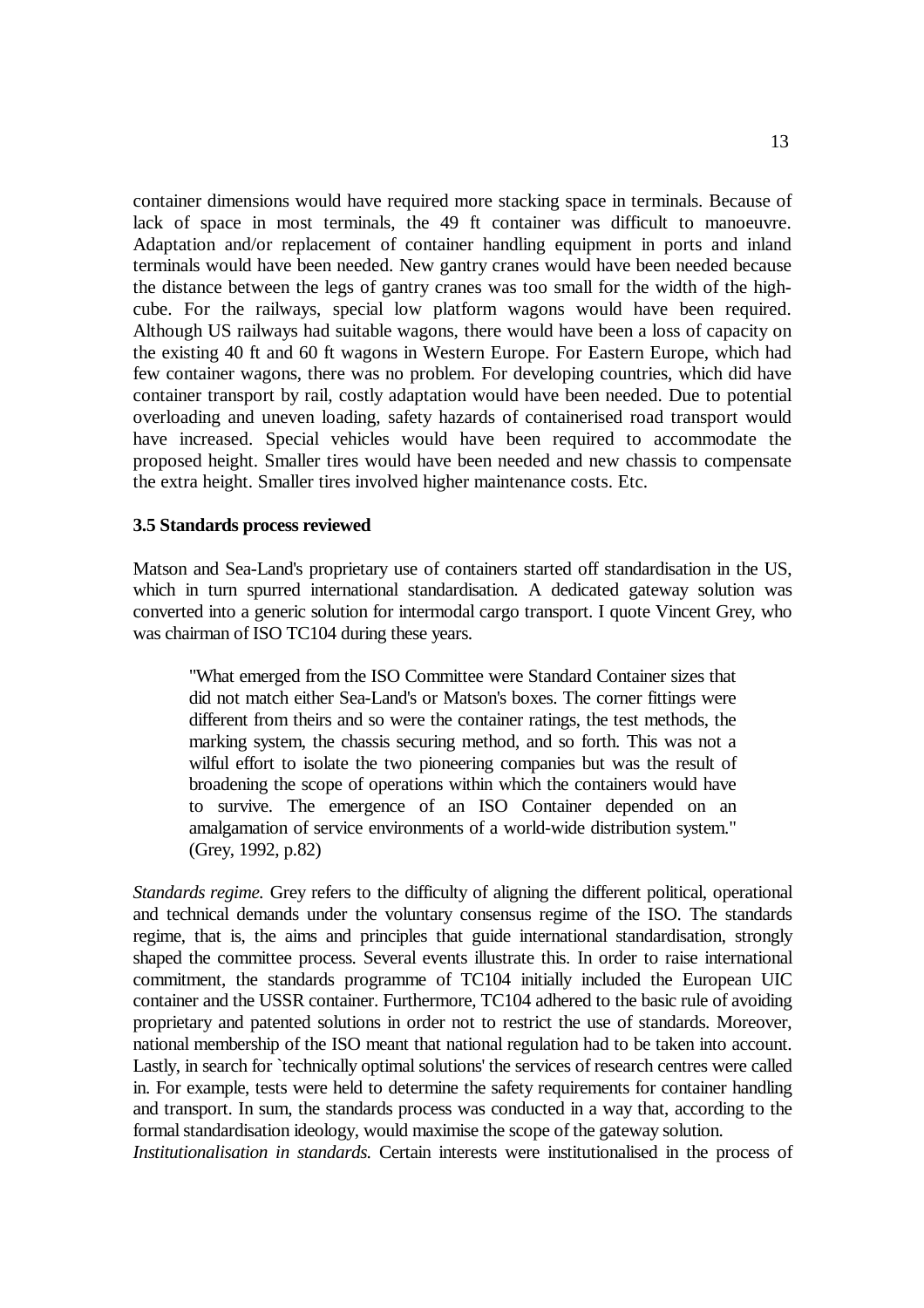container standardisation. A matter-of-fact example is the institutionalisation of land transport-oriented regulation. National road regulation determined dimensional limits. Further, the intermodal systems of Matson and Sea-Land, which triggered standardisation, centred on deep sea transport. Accordingly, TC104 also focused on intermodal systems that included deep sea transport. The interests of intermodal deep sea shipping companies presided over those of land-based intermodal operators. The Series 1 dimensions and the sturdiness of the containers institutionalise this. Furthermore, the sole survival of Series 1 is a symptom of the influence of the US in the ISO TC104 standards process.

It is also instructive to note what was explicitly *not* institutionalised. For example, specifications that might favour certain regional economic interests in container production (i.e. aluminium or steel containers), were avoided by developing performance standards. In addition, solutions, which were connected to company interests in dimensions (Matson and Sea-Land) and in patented solutions (National Castings Company), were rejected.

*POT entrenchment and the future container.* Analysing the controversies about enlarging container dimensions from the perspective of POT domains, the following occurred. With the regulatory change in the US in the 1980s, the bottleneck for dimensional change shifted to other regions (political domain). The former US restrictions, in particular on container width, had hampered more efficient land-bound transport in Europe (operational domain). The regulatory change opened up the possibility to create operational compatibility between flows of palletised and containerised cargo. Later discussions on future container dimensions centred on the palletised container. The standards process was a technical endeavour to find the optimal - operational - match between pallet and container sizes. Interesting is that in these ISO committee discussions the regulatory constraints on road transport were treated as 'soft' restrictions. Technical and operational compatibility between container handling equipment and the container corner fittings was a 'hard' requirement.

The dimensions of the 'future' container were ultimately rejected on the basis of a world-wide survey. Objections were rooted in all three POT domains. Too many technical adaptations were needed; there were too little operational advantages to be gained by an additional container standard; and, overall, national economic considerations and road regulation ruled out the proposed lengths and widths.

#### **4. Compatibility and the standardised container**

The Series 1 standard was a political, operational and technical compromise. How effective was it in achieving compatibility within and between the 'POT domains'? Below, first an impression is given of what it means to make transport subsystems adapt technically to the standardised container (section 4.1). Next, operational compatibility is treated. Early containerisation in the Netherlands illustrates which strategies different operational actors pursued when faced with containerisation (section 4.2). Lastly, controversies about containerisation in UN bodies are used to illustrate problems of political compatibility (section 4.3).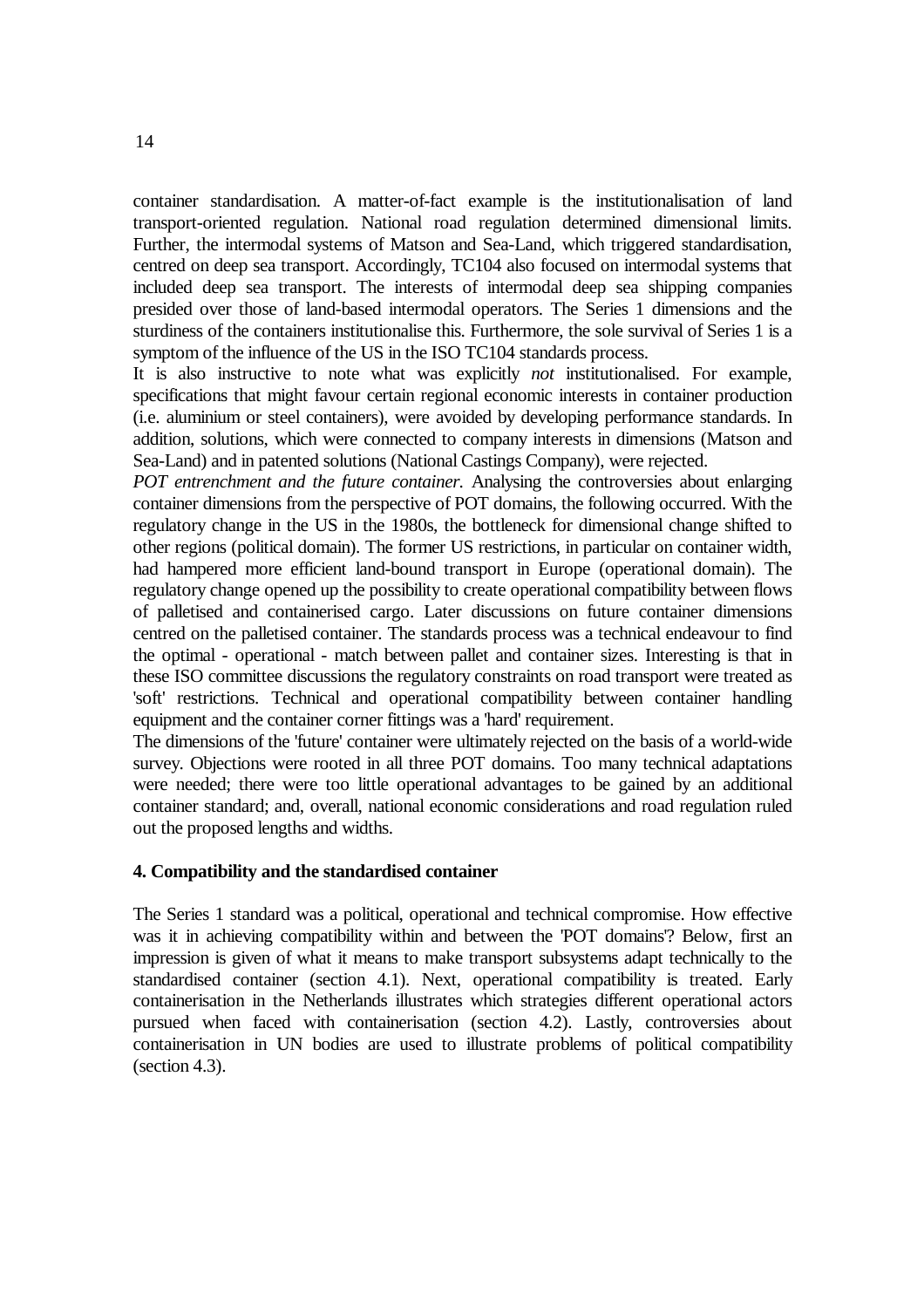### **4.1 Complementary technical adaptations**

In response to container standardisation, transport vehicles, tools such as cranes and infrastructural provisions had to be adapted (e.g. Matson Research Corporation, 1970). In the late 1950s and early 1960s, conventional cargo ships were converted into containerships. Naval architects were called upon to determine if conventional ships could cope with concentrated loads. The ships needed enlarged hatches. Etc. These first generation containerships had a capacity of about 500 TEU. The second generation containerships were specially built for container transport. These had a capacity of about 1500 TEU. They had cellguides in which containers could be stacked six high. The use of third generation containerships started in 1972. They could accommodate circa 3000 TEU. The present fourth generation containership can carry more than 4000 TEU. (Klein Woud, 1987)

Port facilities had to be adapted. Piers were fortified to deal with the extra weight of cranes. Other storage areas were needed. Special lifting equipment was developed (e.g. forklift trucks, gantry cranes, bridge cranes, straddle carriers). Likewise, inland terminals demanded storage space, paved storage areas, traffic control systems, maintenance facilities for containers and equipment, etc.

Initially, railway companies could transport containers with existing flatbed railcars or piggyback cars. Framecars were modified to carry containers. To accommodate 20, 30 as well as 40 ft containers, a European container wagon of 60 ft was designed (3 x 20 ft, 2 x 30 ft,  $20$  ft  $+ 40$  ft). Again, special handling equipment was needed at terminals.

Where road transport was concerned, containers could be carried on a skeletal chassis, a flatbed trailer or a truck. Here too lifting devices were required.

## **4.2 Operational governance changes in the Rotterdam harbour**

Containerisation affected the separate transport sectors in different ways, as the early developments in the Rotterdam port show. The Rotterdam harbour is a junction of intercontinental and continental container transport. It offers natural conditions for short sea, coastal and inland river shipping and man-made conditions for road and rail transport to the hinterland. Below, I focus on deep sea, road and railway container transport.

*Deep sea transport.* Ocean liners have co-operated in international conferences since 1875 (Gwilliam, 1978). Conferences were organised to limit and regulate competition in particular trades or on particular routes. Some were closed and not accessible to outsiders (European conferences); others were supposedly open, but difficult to join (US conferences). Deals were made about tariffs, market share and capacity supply. Pools were formed, wherein participants had a right to a certain percentage of the market. By and large, there was consensus about what a fair market share consisted of (Gilman, 1983). The comparable - and often large - size of shipping companies facilitated co-operation in this sector (Van Driel, 1990).

An important reason for European liners to start with containerisation was that Sea-Land offered cargo services at a rate, which was 12%, lower than the conference rates. Initially, containerisation developed hesitantly. High investments were needed to build containerships or to convert conventional ships. Although these containerships could accommodate much more cargo, the profits were uncertain. There was also the risk of overcapacity on certain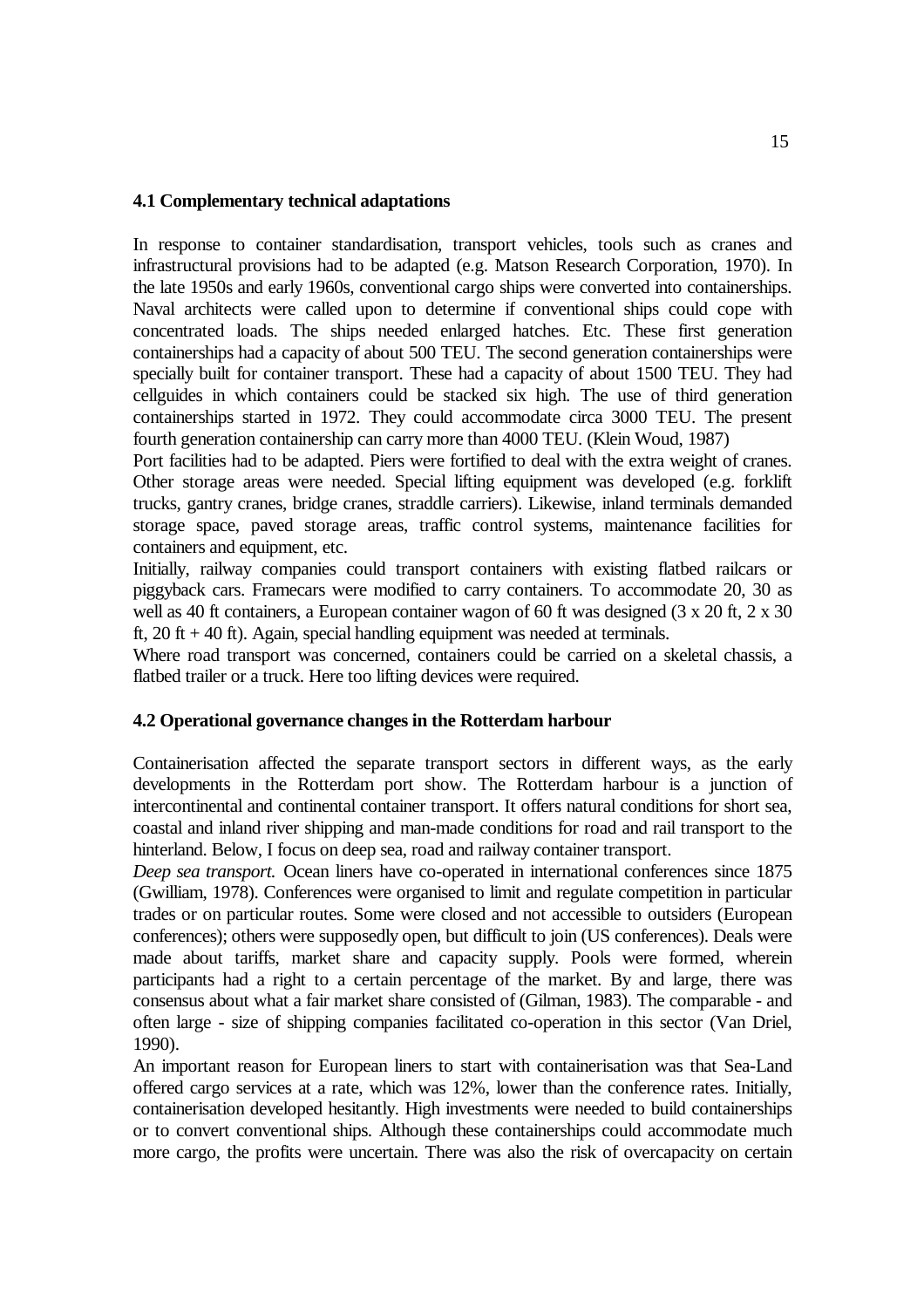trade routes. To minimise risks, co-operation was sought. Different forms of co-operation developed in Europe and internationally, most of them between 1965 and 1970.

In the Netherlands, a series of mergers and purchasing activities started in  $1963<sup>17</sup>$ . A merger in 1970 (Needled) supplied the financial means to invest in containerships and the scale to operate them. It was also initiated to improve the position of Dutch liner companies in their negotiations with European and international consortia, which were being created at the time. These consortia operated on particular routes and controlled the market of container transport.<sup>18</sup> In sum, containerisation intensified co-operation between Dutch liners.

*Road transport*. In 1967, more than 50% of the container transport to and from the Rotterdam harbour was served by road (Hennus, 1967). In the beginning of containerisation, there were two categories of road hauliers. The first category consisted of a large number of small transport companies and a few big companies, who transported containers as an extra. This group had some experience with co-operation (e.g. price-setting and cargo-sharing) and primarily served the local Rotterdam area. Containers simplified the transport service. The relative ease of container transport made road hauliers exchangeable. Without too many investments, the second group, the newcomers, could enter this previously closed market. Most newcomers were not inclined to co-operate with other organisations on tariffs. Transport rates declined. The newcomers broke up the semi-stable structure between traditional providers. Notably, the liners, who owned the containers, made no move to purchase road companies in order to control the full transport chain (Van Driel, 1990, p.396). However, they drove a hard bargain, harder than the traditional clients of road hauliers did. The position of the road hauliers worsened.

Over the years they attempted to regain their position vis à vis liner companies through cooperation. The first attempt took place in 1966 between 70 mostly internationally-oriented Dutch road hauliers (*Combicon*). However, negotiations on tariffs were unsuccessful and the co-operation broke up in 1974. Again, in 1981, an association of container transport companies was established (*Vereniging van Zeecontainervervoerders*). It focused on furthering the interests of its members, such as reducing the waiting time at harbour terminals (Van Driel, 1990). This attempt also failed.

Competition from inland shipping companies became tangible in the 1980s. For longer distances it was a cheaper alternative to road transport. In order to compete on international container transport, four medium-sized Rotterdam-based road transport companies established One Way Trucking (1988).

In sum, containerisation facilitated market entry for newcomers who disrupted the earlier mode of operation; it weakened the position of road hauliers vis à vis ocean liners and it increased competition.

*Rail transport.* The Dutch railway service was until recently a national monopoly. Cargo transportation policy was nationally-oriented. Long distance, cross-border container transport was taken up by *Intercontainer*, an organisation established in 1967 by a number of European railway companies. Intercontainer's objective was to organise and promote container transport on the European continent (ECMT, 1993, p.72). To do so, it bought transport capacity from its members, the national railway companies.

During the 1970s, Intercontainer faced growing competition from piggy-back organisations (i.e. truck on railway wagon). The European piggy-back companies were organised in the *Union Internationale des Sociétés de Transport Combiné Rail/Route* (UIRR). It was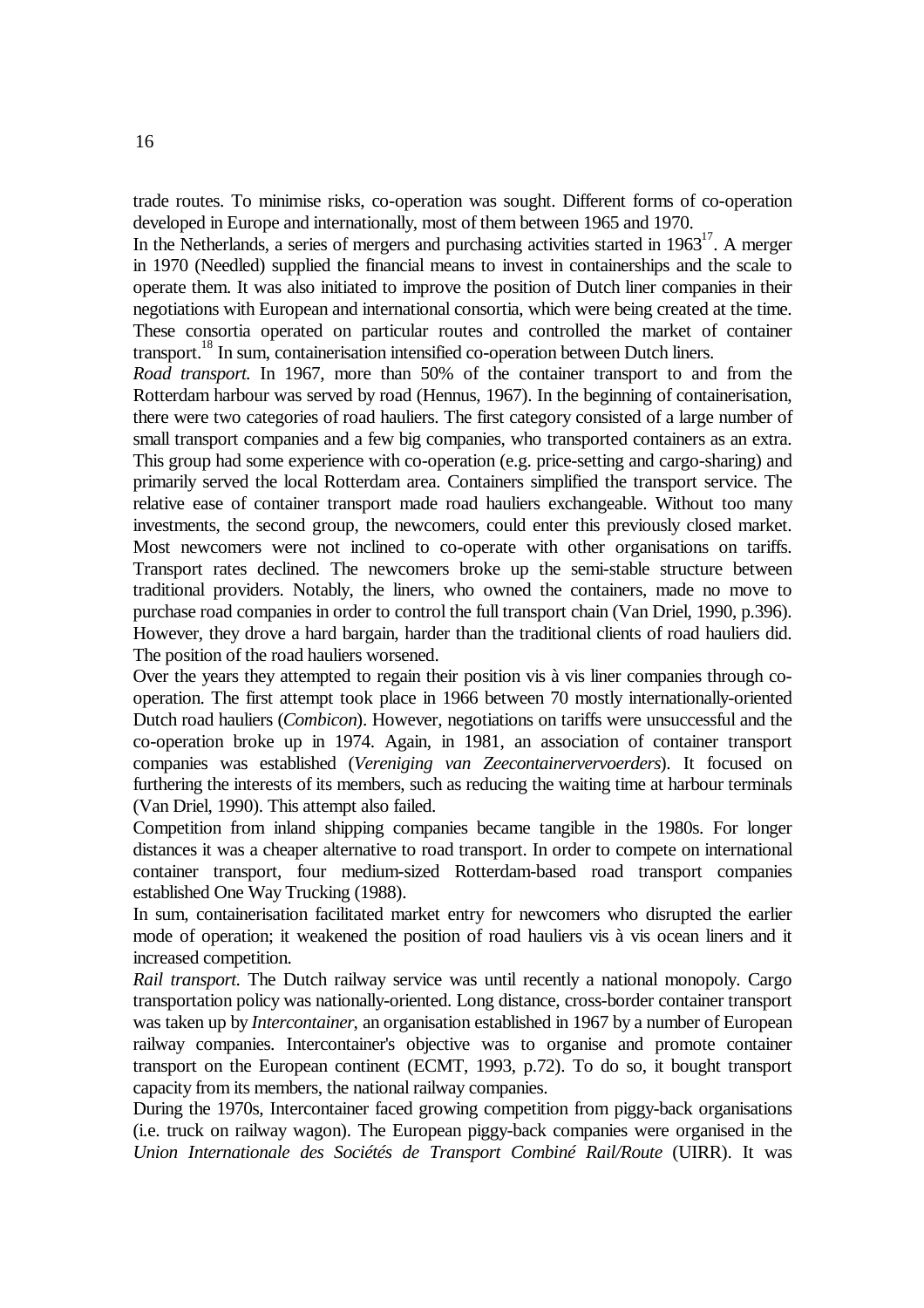established by road hauliers, who constituted a significant part of its shareholders and therefore had a strong influence on its activities.

In 1983, the two organisations struck a bargain. The bargain, the *Montbazon agreement*, entailed that transportation of ISO containers, on which Intercontainer had focused, would be Intercontainer's prerogative; the market for transport of trailers and semi-trailers by rail would be UIRR's domain; and both could transport swap bodies (Steijn, 1994; see section 5.2). However, in 1992 the European Commission decided that the Montbazon agreement stilted competition and the agreement was dissolved.

Summarising, the ocean liners and the European railway companies developed more integrated forms of governance in response to the introduction of the container. The cooperative efforts of the Rotterdam road hauliers, on the other hand, largely failed. The operational governance structures of deep sea and rail can be said to have been more compatible with containerised transport than the road sector was. Intermodal co-operation between deep sea and rail could therefore proceed with greater ease and facilitated their role as compatible compliments in containerised transportation.

## **4.3 Political controversies in the United Nations**

In the early 1970s, UN circles started paying attention to container standards. The UN was concerned about the effects of container standards on trade patterns of developing countries. The subject was first discussed at a UN/IMCO Conference in Geneva, 1972. In 1974, the UNCTAD formed an *Ad Hoc Intergovernmental Group on Container Standards*. It was to prepare a *Convention on International Multimodal Transport*. The report of the Ad Hoc group contained some very critical comments about ISO TC104's manner of operating. It objected to the larger dimensions, which were recurrently discussed at ISO meetings. The developing countries (the Group of 77) criticised the technical committee for failing to take their interests into account. They feared that larger containers would make earlier investments obsolete. Their criticism further pertained to problems of container handling in ports, to the special characteristics of the commodities exported by developing countries, to the infrastructural alterations which larger container dimensions required, and to procedural *faux pas* of TC104 (i.e. TC104 meetings were exclusively held in industrial countries and the experts, which drafted container standards, also came from these countries).

The developing countries pleaded for universal adherence and application of ISO standards and objected to the voluntary nature of standardisation. Their idea was to have ISO standards universally adopted by making them part of the Convention on International Multimodal Transport. Defendants of the ISO system reiterated that standards are seldom universally applicable. The acceptance of ISO standards should be based on their technical merits and they should remain up to date. Each country should choose its own pace of change. (Miyamoto, 1978)

The developing countries sought to solve part of their problems by tightening government control on activities of multimodal transport operators in their territory. The draft Convention was to contain an article where "the right of regulation and control at the national level is recognised". It mentioned "consultation at the national level (...) before the introduction of multimodal services in developing countries" and "consultation at the national level on terms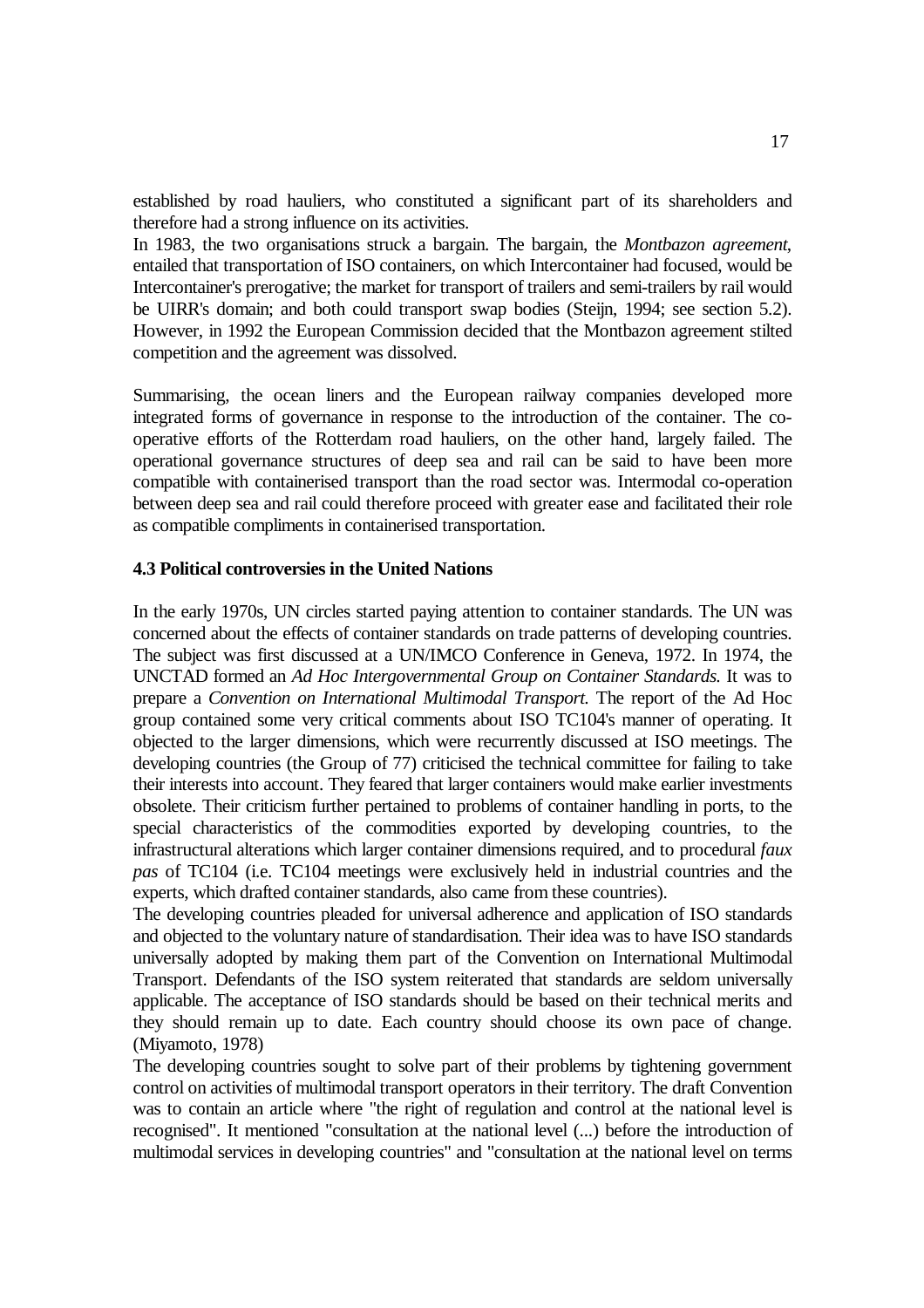and conditions of service (...)" (Miyamoto, 1978, p.239).

The issues that were raised, indicate tension between different forms of governance. Firstly, there was political tension between the interests of the industrial and the developing countries. Successively, the gap between the benefits of containerisation for developing and industrial countries widened. Secondly, on the surface the multi-lateral UN regime questioned the efficacy and political neutrality of ISO's standards regime. The actual problem was that the - in principle democratic - standards process and the voluntary nature of standards' application made it difficult to curb new developments. Thirdly, there was tension between the network of operational and political actors, that is, between container transport operators and the national governments of developing countries. The operators operated rather independently from national systems of governance.

A different problem of political compatibility was the various national policies related to transportation. For example, the mix of economic and environmental policies in the Netherlands affected medium and long haul container transport in contradictory ways. The desired change in modal split<sup>19</sup> away from road transport required internal alignment between Dutch economic and environmental policies, and external alignment with the transport policies of other European countries. Transport subsystems may have been technically interchangeable, but to make them operationally and politically interchangeable was a different matter.

## **5. Competing gateways**

The impact of the ISO container on the transport system depends to a large extent on the alternative gateways available in the early 1960s and thereafter. Were there other, competitive means of cargo transportation, which could also improve its efficiency and which could offer better gateway facilities in respect to one or more of the POT domains?

In the early 1960s, there were a number of alternatives for container transport. Conventional road transport, with its advantage of flexibility, was much used in combined transport. Examples are roll-on/roll off (ro/ro) transport, where trucks drive on and off ferries and liners, and *piggy-back* transport (i.e. truck on railway wagon). Both combined systems had the advantage that no repackaging of cargo was necessary. However, although ro/ro was much used in short sea shipping, it was less suitable for intercontinental journeys. Piggy-back transport was, of course, land-bound. These modes of combined transport could therefore only substitute a segment of container-based intermodal transport.

Below, two other alternatives are discussed. The first is the pallet, which was a competitor of the container throughout the transport chain. The second alternative is the swap body. It was designed for road and intermodal road/rail transportation.

## **5.1 Pallet**

Palletised transport was in the early days perceived as a full alternative to the container-based system. For example, in 1967 the United Steamship company used new ships designed for fast discharge of palletised cargo and for efficient use of fork lift trucks in moving palletised cargo in the holds (Immer, 1967). Norwegian studies concluded that such ships are less costly to operate (Van den Burg, 1969). Other shipping lines kept all options open. In 1967,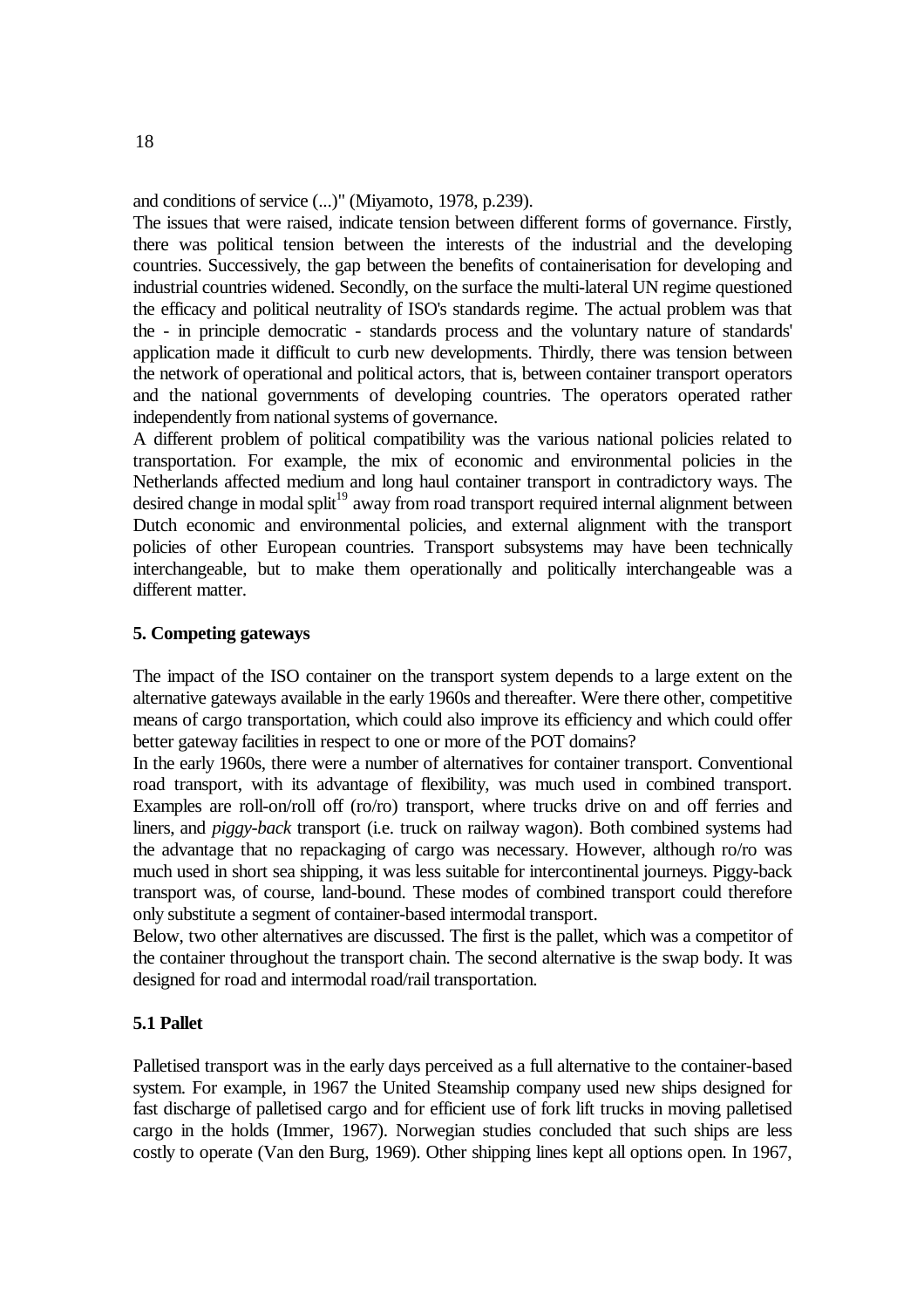the European ACL consortium, for example, built ships for the combination of ro/ro, containers of 20 and 40 ft and palletised cargo.

Analogous to containerised systems, pallet use improved efficiency in the transport chain. Its use reached even further. Olsen Lines, for example, a Norwegian shipping company, was a strong proponent of palletisation because,

"With the pallet as an integral part of the packing for internal transport within the factory, we have found it expedient to use it as the basis for the planning of our transport routines as well, instead of making it necessary to repack or to subject it to additional packing in the form of containers." <sup>20</sup>

The possibility of combining the benefits of the two gateways was not a viable option. To many people it was inconceivable to waste precious space in containers on pallets. These people adhered to what was called the 'full-down' paradigm. At a TC104 meeting in 1963, the Scandinavian countries tried to get the container adapted to the 800 mm x 1200 mm pallet, but without results (SIS, 1967.11.02, T 37.15, p.2.). The dominant view was clearly expressed by Gerson in a symposium discussion (Spooner,1968, p.70):

"Does Mr. Spooner agree that the pallet is essentially an instrument for short sea journeys rather than a deep sea one where the loss of cubes would be too great, and where one would think that the pallet had already been superseded by the container?"

Thus, some people assigned pallet and container to specific geographical transport trajectories. This view was partly rooted in practice<sup>21</sup>. To others they represented different systems of transport (e.g. Rowbotham, 1978).

#### **5.2 Swap body**

The ISO Series 1 containers were not designed for palletised European continental transport. In the late 1960s, using the full width permissible by road regulation, the German swap body (*Wechselkasten*) for combined rail/road transport was conceived<sup>22</sup>: a pallet-wide container with four foldable supporting legs, four bottom corner fittings, and, at the time, with an open top and a canvas cover. The foldable legs are used for temporary storage on the terminal or near the factory. Unlike the ISO container, the *Wechselkasten* did not require separate lifting equipment in order to be dismounted from road vehicles. Lifters were either part of the chassis or attached to the corners of the swap body (Hausmann, 1968, p.52). (See figure 5.) The swap body was made of lighter material than the ISO container and could not be stacked (Rath, 1973, p.187).

In the 1970s, swap body systems also took off in countries such as Sweden, Norway and France<sup>23</sup>. Their external width was always 2.50 m, but their length varied from 6 to 12 m (Rath, 1973). National standards were drawn up.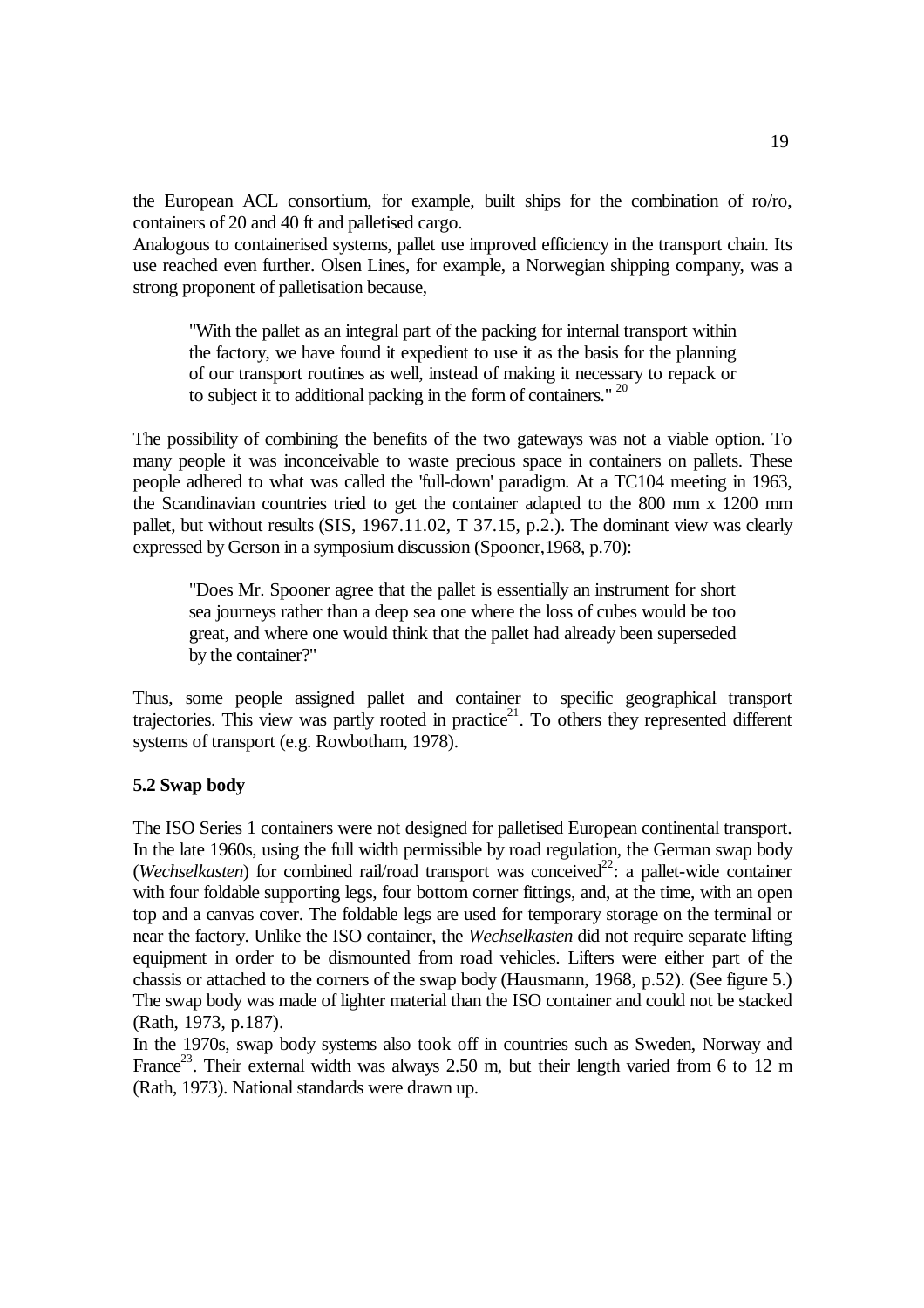

Figure 5: Unloading principle of the swap body. (source: Jensen, 1985, with kind permission)

The European Commission, who saw in the use of swap bodies for combined road/rail transport a means to shift the modal split in favour of rail transport, encouraged Europeanwide standardisation. The *Comité Européen de Normalisation* (CEN/TC119) completed standardisation of swap body dimensions in 1992. The CEN swap body had an internal width of 2.44  $m<sup>24</sup>$ , and an external width of 2.50 m. It accommodated the two most common pallet sizes 0.80 x 1.20 m and 1 x 1.20 m (ISO 6780). Its length varied. Table 2 depicts the lengths as standardised by the CEN (CEN, 1992) and the UIC. The UIC dimensions were those used by the European railways in 1995. Presently most European railway fleets accommodate the C715 swap body - the most common length in road transportation - next to the 20 ft ISO container (COST 315, 1994).<sup>25</sup>

| Swap body classification<br>according to: |                             | Length |
|-------------------------------------------|-----------------------------|--------|
| <b>CEN</b>                                | <b>UIC</b>                  | [mm]   |
| C625                                      | 1                           | 6250   |
| C715                                      |                             | 7150   |
| C745                                      | $\mathcal{D}_{\mathcal{L}}$ | 7450   |
| C782                                      |                             | 7820   |
|                                           |                             | 8050   |
|                                           |                             | 9125   |
| A1219                                     | 3                           | 12190  |
| A <sub>1250</sub>                         | 3a                          | 12500  |
| A1360                                     |                             | 13600  |

Table 2: Length of swap bodies standardised according to CEN (1992) and UIC. (Source: Rutten, 1995)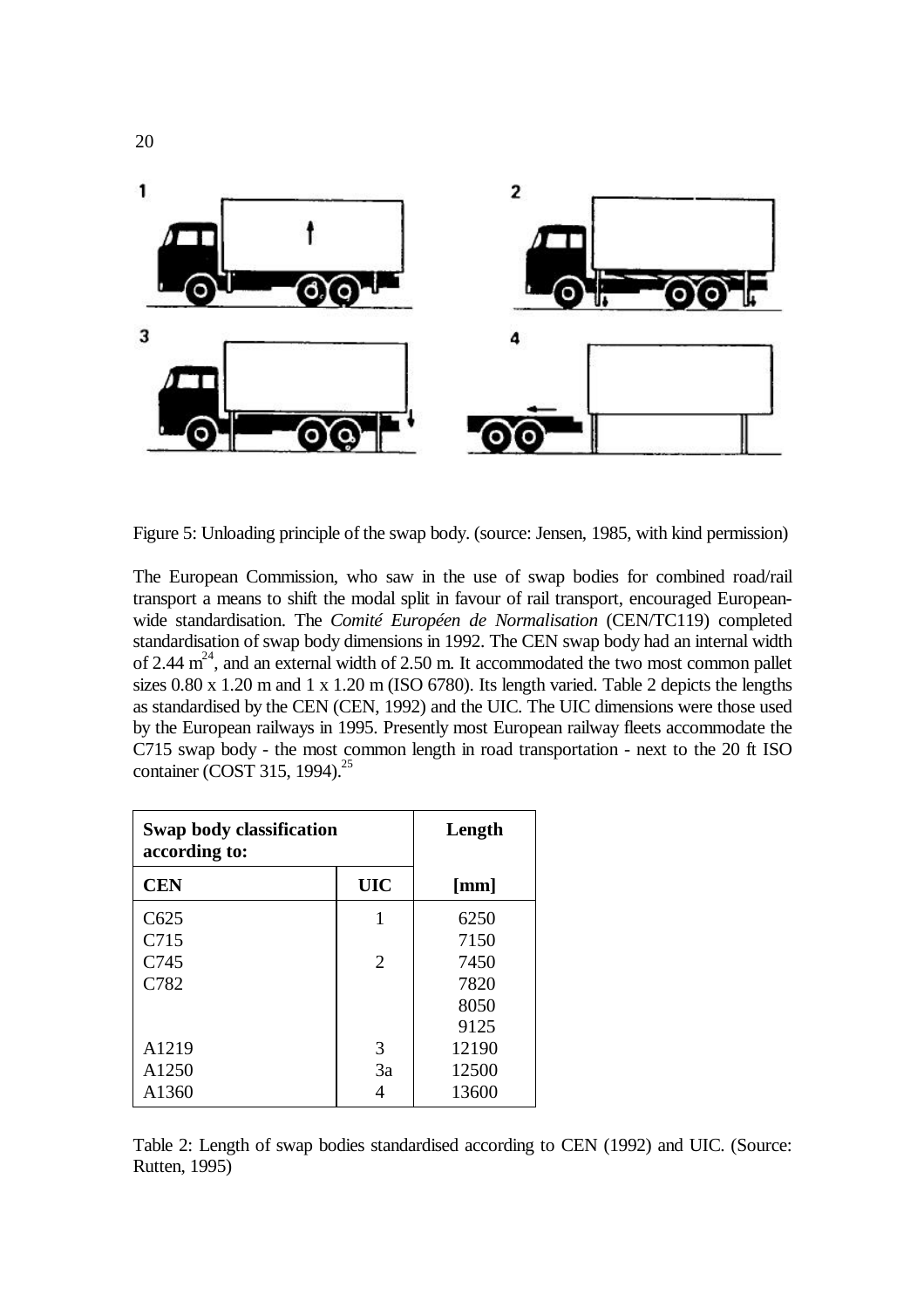Except for the location of the intermediate bottom fittings, which coincided with that of the corner fittings of the 20 ft container, CEN swap bodies differed from the ISO container in length, width, height, capacity and design. But since then, a new generation of swap bodies has emerged. These are stackable, have eight corner fittings and can be handled by ISO lifting equipment (Wormmeester, 1993, p.11).

## **5.3 Gateways compared**

In a way, the Montbazon agreement between Intercontainer and the UIRR promoted the use of swap bodies on the European continent. As the agreement determined that only swap bodies were to be transported by both organisations, it encouraged their use to the detriment of the ISO container. The number of swap bodies in Europe grew (ECMT, 1993).

Thus, competing cargo systems developed around different gateways. The operational actors reacted differently. While European railway companies increasingly invested in swap bodies, some producers of container handling equipment developed spreaders that could handle variable dimensions, and containerships were built with flexible cellguides.

| <b>Gateways</b>       | <b>Modal Bias</b> | <b>Geographical Bias</b>  |  |
|-----------------------|-------------------|---------------------------|--|
| ISO pallets           | Short sea         | Europe                    |  |
| <b>ISO</b> containers | Deep sea          | US, intercontinental      |  |
| CEN swap bodies       | Rail, Road        | <b>Continental Europe</b> |  |

Table 3: Modal and geographical bias in standardised intermodal units.

Comparing the standardised gateways, the ISO container was with reason also called a 'maritime container'. (See Table 3.) It best suited the deep sea subsystem and US road regulation. But it was not designed to serve the needs and fully exploit the possibilities of the European continental transport system in the 1970s, where formerly road regulation was less restrictive. In economic terms, the contribution of intercontinental transport to land-bound transport is modest. Most cargo traffic takes place within Europe. Combined with the growing demand for palletised cargo, the difference between the width of the ISO container and the lawfully permissible width provided an incentive for further development of an alternative gateway system. The mismatch between operational interests of actors in intercontinental transport, on the one hand, and continental transport, on the other, corroded the potential of the ISO container as the unquestioned gateway for intermodal transport.

# **6. Conclusion**

*Gateway characteristics.* The aim of ISO standardisation was to develop an exchangeable container, a performance standard. It was to be a generic, semi-modelled gateway solution (e.g. modular container lengths), the result of which was the ISO Series 1. The standards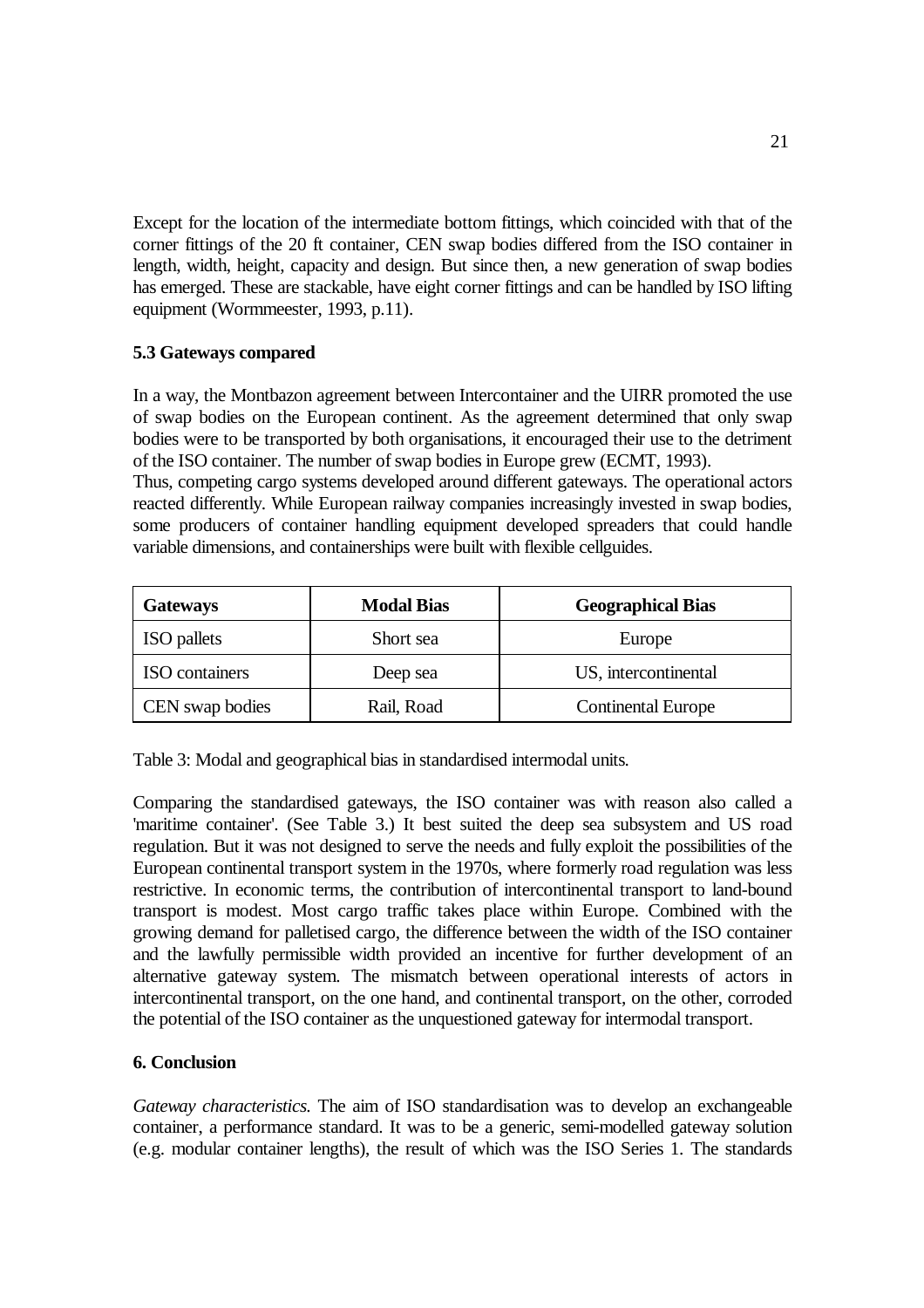process led to technically, and partly operationally, compatible cargo transport modalities. However, it also institutionalised asymmetries in the operational and political domain. The standard had a *modal bias* in that it was especially cut out for - withstanding the racking forces of - deep sea transport. It further had a *geographical bias*. The Series 1 dimensions complied with the more restrictive US regulation, and was biased towards intercontinental transport as opposed to continental transport (Europe, Soviet Union). The standard further embedded an *economic bias* towards industrial countries.

*Competing gateways.* The study shows that, if the degree of political, operational and technical compatibility is not all three addressed in standardisation, competing gateways develop. From the start, the ISO Series 1 container was not designed to accommodate pallets. In the 1960s, containerisation and palletisation were competitive systems of cargo handling. The means of transport (ships, trucks, railway wagons and containers) were fully stowed in order to make shipment worthwhile (the 'full-down' paradigm). In the early 1970s, a *shift in transport paradigm* took place from 'space' to handling considerations. Decreasing cargo handling costs was recognised to be more profitable than 'full-down' transport. Accordingly, the use of pallets in containers stopped being a waste of space and became instead a means to increase efficient (un)loading of containers.

In the meantime, a competitive gateway developed in Europe: the swap body. It was designed to combine the advantages of palletisation and containerisation and to exploit the width permitted by European road regulation. The swap body was primarily applied in road transport, partly in combination with rail. The Montbazon Agreement of 1983, which divided the containerised market between Intercontainer (rail) and the UIRR (piggy-back) reinforced its use on the European continent. The agreement encouraged the development of a continental system, which competed with the ISO container-based transport system.

*Converging gateways.* Presently, the new generation of swap bodies has corner fittings that can be handled by ISO lifting equipment. It has further become stackable. In other words, its design entails - partial - outer convergence to the handling mechanisms of the ISO container and inner convergence to palletised cargo.

In respect to the ISO container, regulatory change in the US in the 1980s opened up the possibility to create pallet compatible containers. ISO's proposal for the 'future' container of the late 1980s assimilated elements from the ISO Series 1 (e.g. the overall design and corner fittings), from the palletised transport system (its inner width) and from the swap body system (its external half-size length).

ISO and CEN concerns indicate that the perspective of standardisers has shifted from a focus on specific intermodal gateways (containerisation, palletisation, swap bodies) to compatibility between gateways in the transport system.

*Competitive governance.* The different interests of developing and industrial countries regarding containerisation led to rivalry between UNCTAD and ISO's standards regime. The rivalry pertained to the question how container standardisation should be governed.

Furthermore, formerly the pace of change in road regulation set limits to container standardisation. However, while drafting 'future' container dimensions, dimensional regulatory constraints were treated as 'soft' restrictions. This may signify a more general trend, namely that de facto developments and standards proposals are increasingly pushing regulatory limits.

*Changing gateway characteristics.* Over time the standardised container lost some of its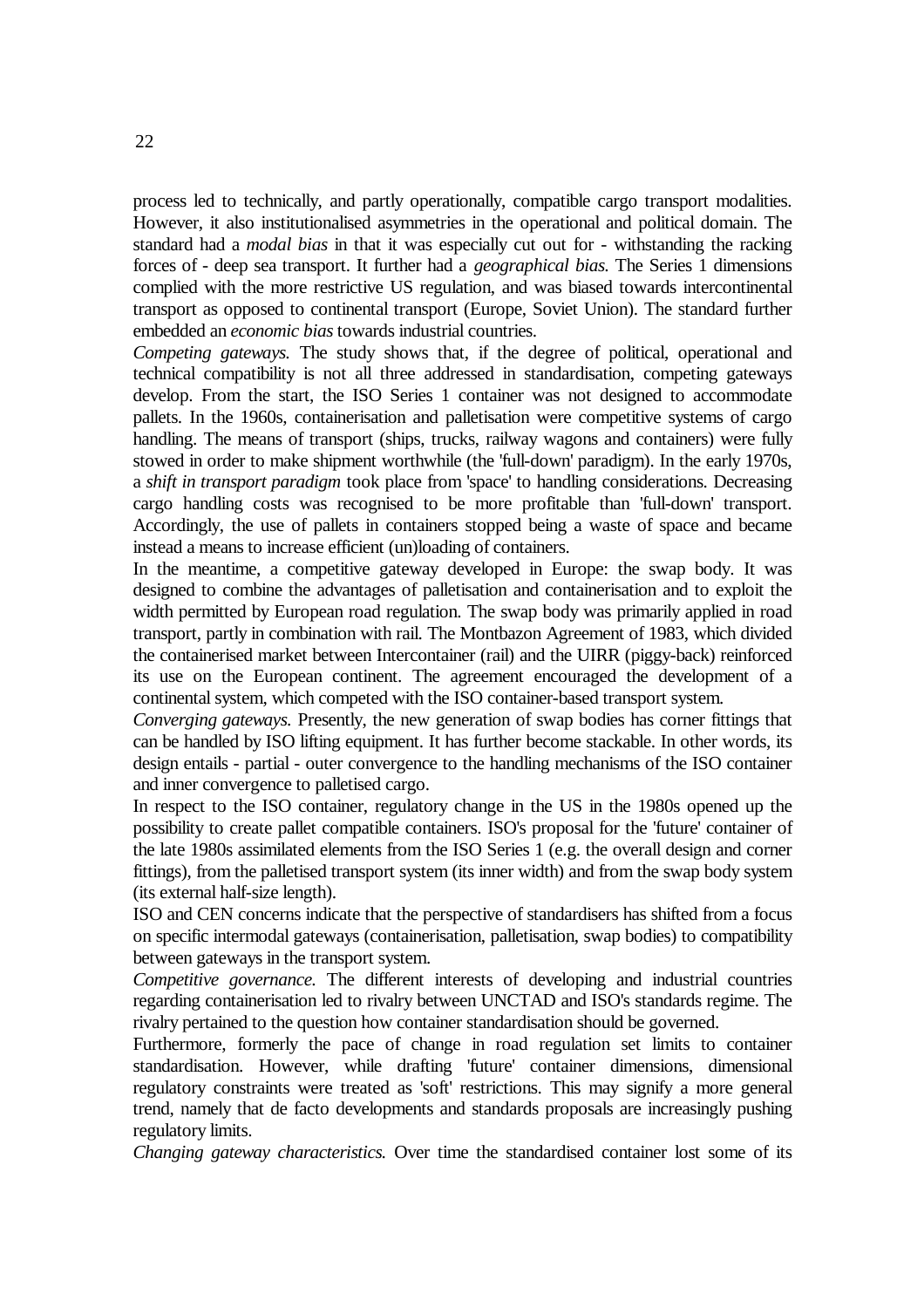generic properties. Through world-wide use, it became entrenched. In an economic, political and operational sense its meaning shifted from a generic multi-modal gateway to a bimodal, quasi-*dedicated gateway solution.* However, in view of early developments, the case indicates that standardised gateways can, indeed, facilitate change in large technical systems. Moreover, it shows that although a gateway may become entrenched, this does not preclude the development of competitive gateways and systems.

## **References**

(-). 'Brazil aims to ban 35 ft containers.' *Containerisation International*, May 1978.

(-). *The Shipper-Motor Carrier Executive*, October 15 1961.

(-). SIS-Archive of ISO TC104.

Belt, H. van den & A. Rip (1987). 'The Nelson-Winter-Dosi Model and Synthetic Dye Chemistry'. In: W.E. Bijker, Th.P. Hughes & T.J. Pinch (Eds.), *The Social Construction of Technological Systems. New Directions in the Sociology and History of Technology.* Cambridge, Massachusetts: MIT Press, pp.135-158.

Bois, D. du (1978). 'Regulatory and political constraints and their effects on liner shipping.' In: L. O'Byrne (Ed.). *Container industry, Volume 1*. Proceedings of the 2nd international Container Industry Conference, 30 November-2 December 1977, London, pp.17-22.

Burg, G. van den (1969). *Containerisation: a modern transport system*. London: Hutchinson & Co.

Callon, M. (1986). 'The Sociology of an Actor-Network: The Case of the Electric Vehicle'. In: Callon, M., Law, J. & A. Rip (Eds.). *Mapping the dynamics of science and technology.* London: MacMillan, pp.19-34.

COST 315 (1994). *Transport Research: COST 315 Large Containers*. Eds.: J.-L. Alfaro, M. Chapuis, and F. Fabre. European Commission, Directorate-General for Transport, Directorate-General for Science, Research and Development, EUR 15775 EN. Luxembourg: Office for Official Publications of the European Communities.

David, P.A. & J.A. Bunn (1988). 'The Economics of Gateway Technologies and Network Evolution: Lessons from Electricity Supply History'. *Information Economics and Policy, 3*, pp. 165-202.

Driel, H. van (1990). *Samenwerking in haven en vervoer in het containertijdperk*. Delft: Eburon.

Egelie, C.P.M. (1978). 'Aspects on containerisation and regulation: a viewpoint from The Netherlands.' In: L. O'Byrne (Ed.). *Container industry, Volume 1*. Proceedings of the 2nd international Container Industry Conference, 30 November-2 December 1977, London, pp.241-246.

Egyedi, T.M. (1996a). *Shaping standardisation: A study of standards processes and standards policies in the field of telematic services.* Delft, the Netherlands: Delft University Press. Thesis.

Egyedi, T.M. (1996b). 'Standardisation of the Container: the development of a gateway technology in the system of cargo transportation'. *Stockholm Papers in the History and Philosophy of Technology, TRITA-HOT 96/2029*.

Egyedi, T.M. (1997). 'Examining the relevance of paradigms to base OSI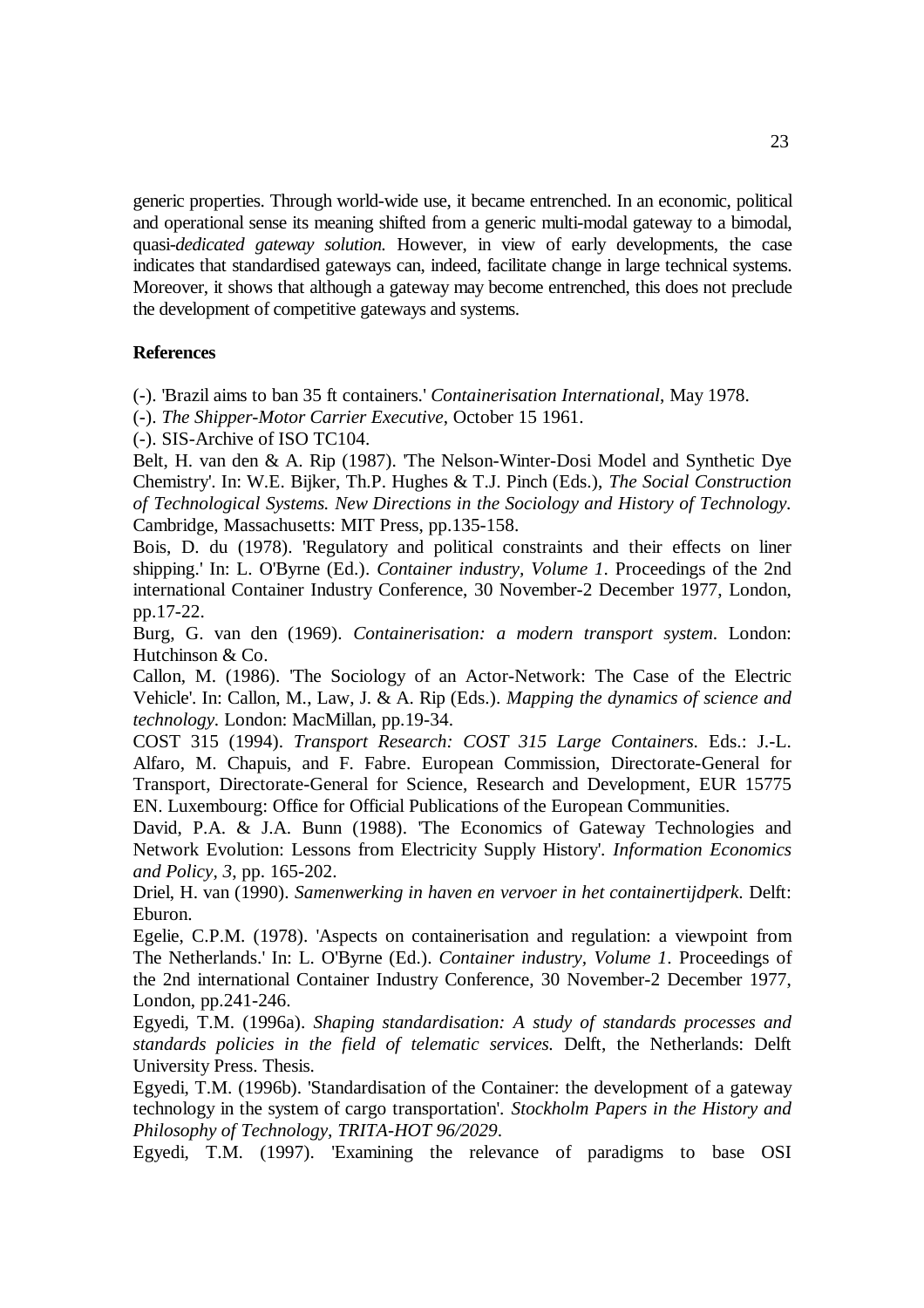standardisation'. *Computer Standards & Interfaces, 18*, pp. 431-450.

Egyedi, T.M. (1999). ''Tension between Standardisation and Flexibility' Revisited: A Critique', in: K. Jakobs & R. Williams (Eds.), *Standardisation and Innovation in Information Technology SIIT '99*, Conference proceedings, 1st IEEE Conference on Standardisation and Innovation in Information Technology (SIIT '99), Aachen, Germany, September 15-17, 1999, Piscataway, NJ: IEEE, pp. 65-74. ISBN 0-7803- 9935-8.

European Conference of Ministers of Transport (1993). *Possibilities and limitations of combined transport. Report of the ninety-first round table on transport economics held in Paris on 24th-25th October 1991.* Economic Research Centre. Distributed by OECD Publication Service, Paris.

Gilman, S. (1983). *The competitive dynamics of container shipping*. Hants, England: Gower.

Grey, V.G. (1992). *ICHCA & the container era. ICHCA 40th anniversary review*, pp.81-83.

Gwilliam, K.M. (1978). 'The development of the world transport market.' In Trevor I. Williams (Ed.): *A history of technology. Volume VII, The twentieth century, c.1900 to c.1950, Part II,* pp. 691-710. Oxford: Clarendon Press.

Hanseth, O., Monteiro, E. & M. Hatling (1996). 'Developing Information Infrastructure: The Tension between Standardisation and Flexibility'*. Science, Technologies and Human Values, 21 (4)*, 407-426.

Hausmann, G. (1968). 'Rationalisierungseffekte in der Transportkette durch Container-Einsatz'. In: H. Krippendorff (Ed.), *Einsatz von Containern als Transportmittel. Haus der Technik- Vortragsveröffentlichungen, Heft 160*. Essen: Vulkan, pp.43-56.

Hennus, H.P.J. (1967). Het wegvervoer. In: *Containers Compendium. Verzameling van redevoeringen welke zijn gehouden op het Nedexcongres 1967*. Assen: Born, pp.21-30.

Hughes, T.P. (1987). 'The evolution of large technological systems'. In: W.E. Bijker, Th.P. Hughes & T.J. Pinch (Eds.), *The Social Construction of Technological Systems. New Directions in the Sociology and History of Technology*. Cambridge, Massachusetts: MIT Press, pp.51-82.

Immer, J.R. (1967). *Container services of the North Atlantic*. Work Saving International, Washington DC.

Jensen, A. (1985). *Combined Transport - Systems, Economics and Strategies*. TFB Report 241/85-33. Swedish Transport Research Board/ School of Economics at Gothenburg University.

Joerges, B. (1988). 'Large technical systems: Concepts and Issues.' In: R. Mayntz & T.P. Hughes (Eds.). *The Development of Large Technical Systems.* Frankfurt am Main: Campus Verlag, pp.9-36

Kaijser, A. (1999). 'Striking Bonanza. The Establishment of a Natural Gas Regime in the Netherlands'. In Olivier Coutard (Ed.), *Governing large technical systems.* London: Routledge, pp. 38-57

Klein Woud, J. (1987). *Introductie Werktuigbouwkunde en Maritieme Techniek.* Faculteit der Werktuigbouwkunde en Maritieme Techniek, TU Delft.

Knoll, L.M. (1970). 'Der DB-Binnencontainerverkehr'. In: H. Krippendorff (Ed.), *Container im zwischenbetrieblichen Verkehr. Haus der Technik-*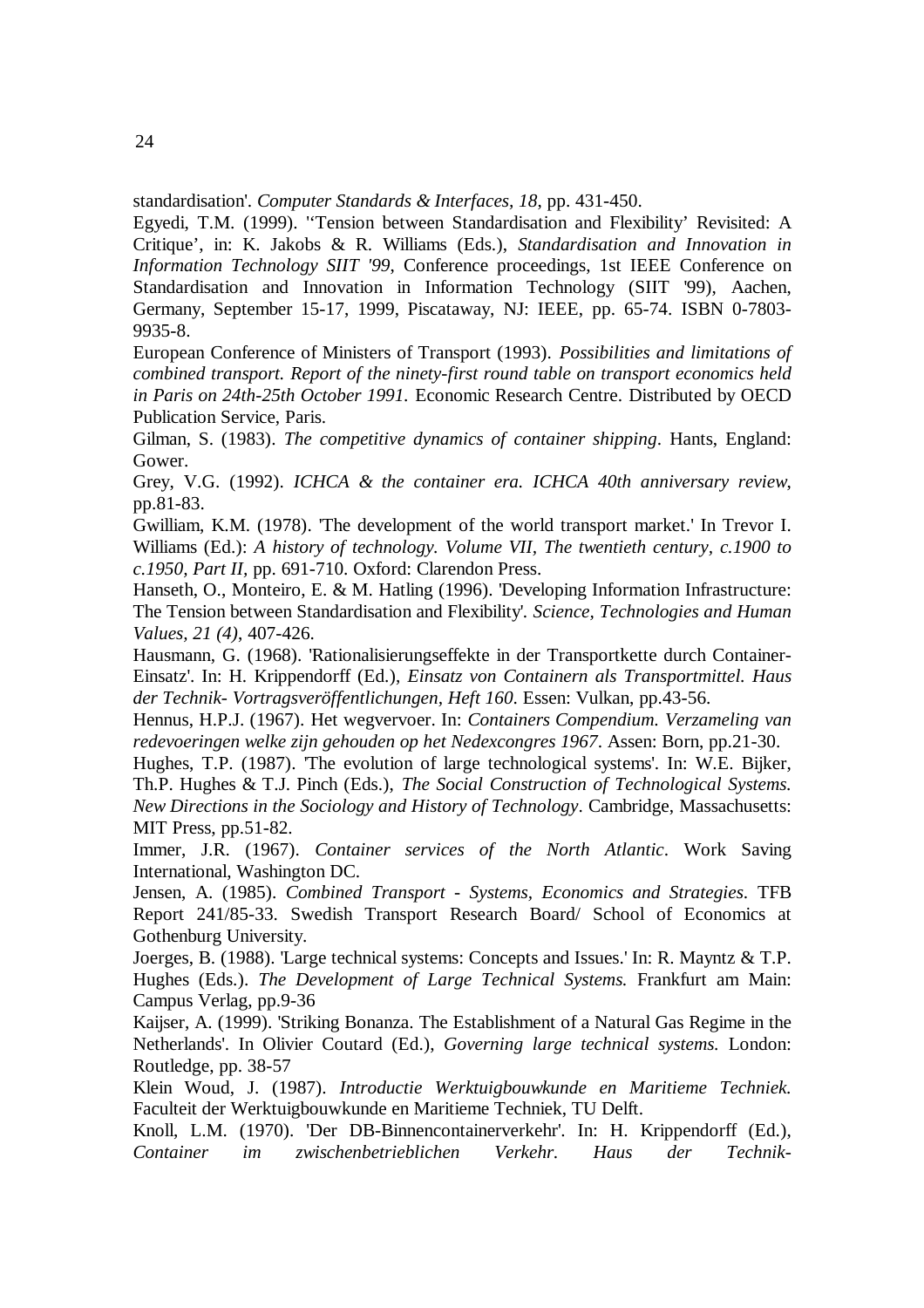*Vortragsveröffentlichungen, Heft 258*. Essen: Vulkan, pp.11-15.

Koster, J.C. & N.H. Tilsley (1968). 'Container Guide', *Containerisation International,* London.

Krippendorff, H. (1970). 'Einführung' In: H. Krippendorff (Ed.), *Container im zwischenbetrieblichen Verkehr. Haus der Technik- Vortragsveröffentlichungen, Heft 258*. Essen: Vulkan, pp.3-4.

March, J.G. & J.P. Olsen (1989*). Rediscovering institutions. The organizational Basis of Politics.* London: Macmillan.

Matson Research Corporation (1970). *Impact of containerisation on the U.S. economy. Volume 1.* A report to the Maritime administration U.S. Department of Commerce, project 370-101.

Miyamoto, M. (1978). 'Container standards and the Convention on International Multimodal Transport.' In: L. O'Byrne (Ed.). *Container industry, Volume 1*. Proceedings of the 2nd international Container Industry Conference, 30 November-2 December 1977, London, pp.235-240.

Muheim, J.F. (1978). 'Container transportation: conditions for surviving the present stagnation.' In: L. O'Byrne (Ed.). *Container industry, Volume 1*. Proceedings of the 2nd international Container Industry Conference, 30 November-2 December 1977, London, p.15.

Mulder, K.F. (1992). *Choosing the corporate future. Technology networks and choice concerning the creation of high performance fibre technology.* Dissertation. University of Groningen, the Netherlands.

Muller, F. (1961). Standardisation. *The Shipper-Motor Carrier Executive, October 15 1961,* pp.16-17.

Oudendal, F. (1992). *International Organization for Standardisation (ISO). Dertig jaar ontwikkeling van de ISO Serie 1 Container (Van laadkist en landcontainer tot de maritieme container)*, August 1992.

Powell, W.W. & P.J. DiMaggio (1991). 'Introduction'. In: W.W. Powell & P.J. DiMaggio (Eds.), *The new institutionalism in organizational analysis.* Chicago: University of Chicago Press, pp.1-40.

Rath, E. (1973). *Container Systems*. New York: John Wiley & Sons.

Ratter, J. (1968). 'Container transport by rail in Europe'. *Proceedings of the International Container Symposium, London 1968*, London Chamber of Commerce, pp.53-54.

Ravesteijn, W. (1997). *De zegenrijke heeren der wateren. Irrigatie en staat op Java, 1832 - 1942*. Delft: Delft University Press.

Rowbotham, M. (1978). 'The relationship between standardisation and regulation as they affect containerisation.' In: L. O'Byrne (Ed.). *Container industry, Volume 1.* Proceedings of the 2nd international Container Industry Conference, 30 November-2 December 1977, London, pp. 223-234.

Rutten, B.J.C.M. (1995). *On Medium Distance Intermodal Rail Transport: A Design Method for a Road and Rail Inland Terminal Network and the Dutch Situation of Strong Inland Shipping and Road Transport Modes.* Delft University of Technology, Faculty of Mechanical Engineering and Marine Technology, Dissertation.

Schneider, V. & R. Werle (1995). 'Co-Evolution and Development Constraints: The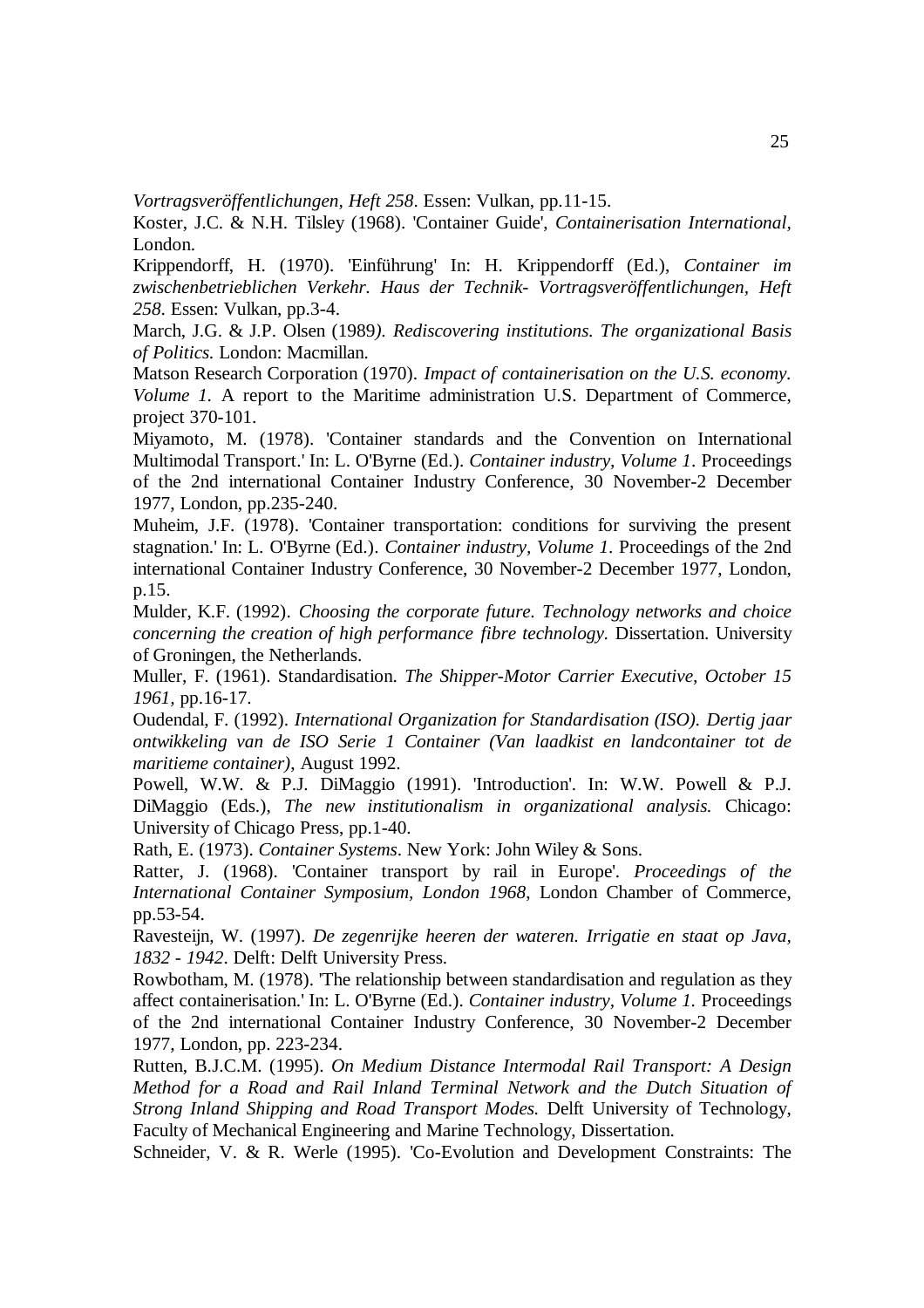Development of Large Technical Systems in Evolutionary Perspective'. *International Research Seminar: Large Technical Systems and Networks: Interconnection Processes, Governance Issues, Conceptual Development*, Autun, France, 27-30 September 1995. Draft paper.

SIS (1967). *Historik och nuvarande situation for containerstandardisering i Sverige.* T 37.15, 1967.11.02.

SIS (1983). 'Containerstandard', *SIS handbok 109*, 4th edition, Stockholm: SIS.

Spooner, W.J. (1968). 'Standardisation of pallets'. *Proceedings of the International Container Symposium, London, 1968*, London Chamber of Commerce, pp.69-71.

Steijn, F.P.A. (1994). *Intermodaal weg/railvervoer: een labyrint van bestuurlijke belemmeringen.* Serie: Infrastructuur, Transport en Logistiek 18. Delft: Delftse Universitaire Pers.

Tabak, H.D. (1970). *Cargo Containers: Their Stowage, Handling and Movement*. Cambridge, Maryland: Cornell Maritime Press.

Tantlinger, K.W.. *U.S. Containerisation: From the beginning through standardisation*. Lecture held ca. 1982, at the Republic Technical Centre, USA.

TNO/Logitech (1991). *The effect of larger-sized containers on trade, transport and infrastructure*. COST 315, Country report for the Netherlands. Ministry of Transport, Public Works and Water Management. Delft/ Driebergen, September 1991.

Vladimirou, H. (1983). 'Controversies around the international standards for freight containers'. *ASTM Standardisation news*, December 1983, pp.38-41.

Wenger, H. (1970). 'Lkw-Wechselaufbau und Sattelauflieger im Huckepackverkehr als Alternative zum Binnencontainer'. In: H. Krippendorff (Ed.), *Container im zwischenbetrieblichen Verkehr.* Haus der Technik- Vortragsveröffentlichungen, Heft 258. Essen: Vulkan, pp.23-25.

Witthöft, H.J. (1977). *Container: Transportrevolution unseres Jahrhunderts*. Herford, Germany: Koehler.

Wormmeester, G.J. (1993). *Grootschalig transport naar een grootschalige wereld.* Inaugural lecture. Faculteit der Werktuigbouwkunde en Maritieme Techniek, Delft University of Technology, June 30, 1993.

## **Abbreviations**

| <b>ASA</b>  | American Standards Association, predecessor of the American National        |
|-------------|-----------------------------------------------------------------------------|
|             | Standards Institute (ANSI)                                                  |
| <b>CEN</b>  | Comité Européen de Normalisation                                            |
| COST        | European Co-operation in the field of Scientific and Technical Research     |
| DG VII      | Directorate-General for Transport (Commission of the European Union)        |
| <b>ECMT</b> | European Conference of Ministers of Transport                               |
| ISO.        | International Organization for Standardisation                              |
| MН          | <b>Materials Handling</b>                                                   |
| TC          | <b>Technical Committee</b>                                                  |
| TEU         | Twenty foot Equivalent Unit (20 ft ISO-container)                           |
| <b>UIC</b>  | Union International Chemins de Fer (International Railway Union)            |
| <b>UIRR</b> | Union Internationale des Sociétés de Transport Combiné Rail/Route (European |
|             | piggyback organisation)                                                     |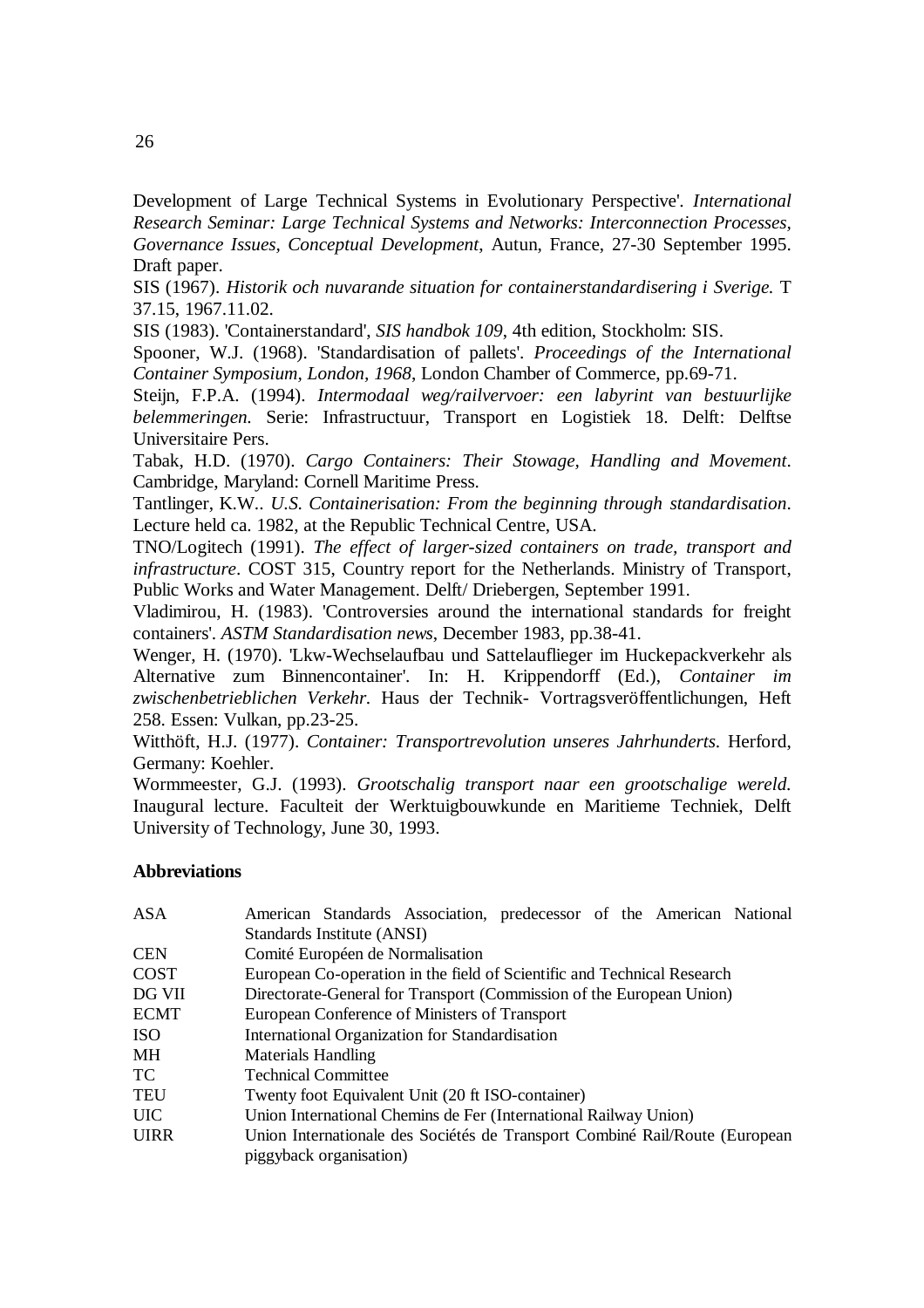| <b>UNCTAD</b> | United Nations Conference on Trade and Development                   |
|---------------|----------------------------------------------------------------------|
| UN/IMCO       | United Nations/Inter-Governmental Maritime Consultative Organization |

#### **Notes**

1. Unitisation is "the assembly into a single load of quantities of one or many different items of supply, in such a manner that it can be moved unbroken from source to a destination or use (...)" (Van den Burg, 1969, p.23).

2. The relevance of the ISO container for air transport has been negligible. Its volume and tare weight is not well suited for air cargo transport conditions.

3. Interviews were held with Ir. F. Oudendal, Ir. H.E. Gustafsson and Dr.ir. G.J. Wormmeester. The archive was kindly provided to me by Ir. H. Wärhem of the STG Allmänna Standardiseringsgruppen in Stockholm, who was from 1962 onwards the secretary of the Swedish committee for container standardisation. I am indebted to them. 4. The OSI reference model (ISO 7498 and CCITT X.200) identifies logically separate, generic functions in data communication. It depicts these as a set of hierarchically ordered layers, which address areas of standardisation.

5 To prevent confusion, I do not refer here to the more immediate form of compatibility between the container and, for example, the road vehicle. This aspect is treated separately in section 4.

6. In general, depending on the large technical system concerned, some domains may prove more elementary for the system's workings than others may. An example stemming from the 1880s is that of two telephone operators (Bell and AT&T), who operated in the same area. They had physical interconnection (technical gateway). But rather than use it, they rebuilt the local system to double wire in order to connect with the regional system. In this example forces in the operational domain are dominant.

In the case of transport subsystems, the operational domain (here: intercontinental and continental transport) and the political domain (here: national and regional transport policies) have a strong geographical component. This is also recognisable in other large technical systems. E.g. in the case of the AC/DC converter AC had a regional scope and DC had a local scope.

7. The terms 'regime' and 'governance structure' are more or less interchangeable in the present context. Schneider & Werle (1995) use the term governance structure literally, i.e. to denote the way an actor network or organisation governs a particular field of interest. Regimes are agreements, at once resulting from and facilitating co-operative behaviour, by means of which actors regulate their relations with one another within a particular issue area. (adapted from Powell & DiMaggio, 1991, p.6)

8. The UN/IMCO is a specialised agency of the United Nations whose members are governments with maritime interests. IMCO became much involved with the safety of cargo, crew and ships after 1969-1970, when dozens of containers were lost over the side of containerships at sea. The UN/ECE is a UN body for regional development and co-ordination of economic activities. ECE set up the first convention on container transport covering a European service. (Rath, 1973, pp.20-21).

9 Generally, however, the national delegations consist of parties with a direct technical or economic interest in the work item.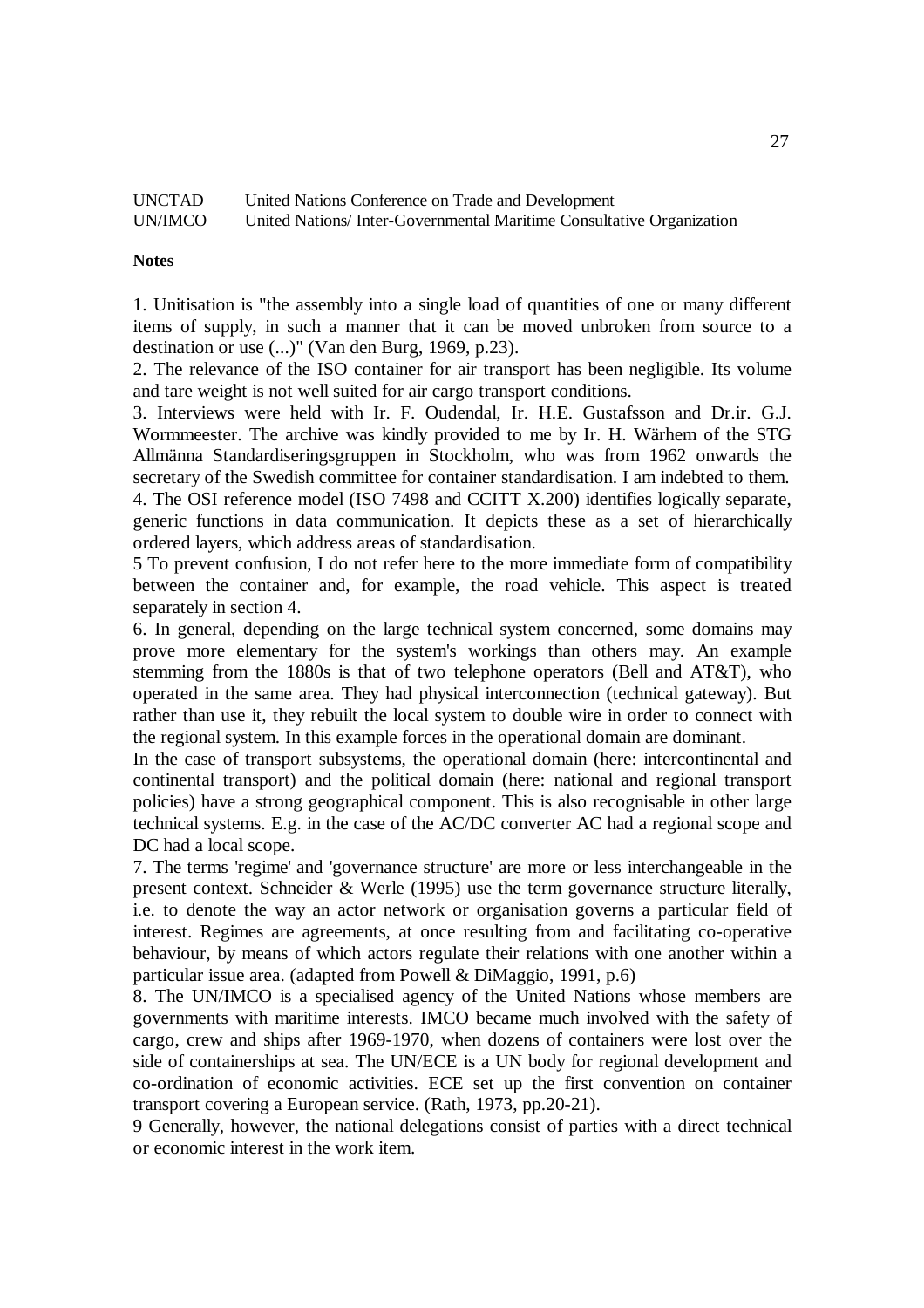10. This proposal was not put forward with the idea of palletised cargo in mind. At the time containers were filled manually as it was more or less inconceivable to waste precious space on pallets.

11. At that time the UK in particular used containers with a 30 ft length. In the automobile industry this length is still used.

12 TC104 decided on eight corner fittings. In subsequent meetings, the working group discussed their location, tolerances, safety issues etc.

13. The reason why at a later stage trailers and containers of 48 ft were accepted was that the railroads expanded towards the 50 ft boxcar. Road hauliers pointed out that this would give the railways an unfair advantage. The federal government partly conceded, but did not want a 50 ft container on the road. The compromise of 48 ft resulted.

14. The size should be chosen in a way that does not require plastic foliage to prevent cargo from hanging over the pallet. There has to be some tolerance. Thus, a tolerance of 20 mm to the right and to the left up, added with the width of two pallets (800 x 1200 mm, 1000 mm x 1200 mm, i.e. 2400 mm) would make an inner width of 2460 mm ideal. Most Europeans delegates favoured an external width of 2550 mm.

15. The normal procedure is that committee drafts are offered for voting and, if accepted, then acquire the status of Draft International Standard, which in turn - after acceptance - becomes an International Standard.

16. The half-sized container is viewed more favourably. Its width permits palletised loading, it can be handled with current equipment, and it is easier to accommodate within the existing infrastructure.

17. In 1963, two Dutch shipping lines merged into the Needled Lijnen in order to reduce operating costs. For the same reason KJCPL purchased KPM in 1967. In 1970, these two companies again merged with a third company (VNS) into the Nederlandse Scheepvaart Unie, later re-named Needled. (Van Driel, 1990)

18. In 1965 and 1966, the British founded two consortia: the Overseas Containers Ltd. (OCL) which e.g. covered the route between Australia and New Zealand, and the Associated Container Transportation (ACT). The Atlantic Container Lines (ACL) consortium consisted of five European liners, i.e. the Holland America Line, the Swedish Transatlantic Line, the Wallenius Line, the French Line and the Canard Line, and provided a joint service on the North Atlantic route. (Immer, 1967)

19. With the term modal split I refer to the proportion of the total amount of transported cargo which each transport modality accounts for.

20. Fred Olsen (1967) quoted in Van den Burg (1969, p.186).

21. "The container system must be adjusted/adapted to the needs of shippers and consignees, especially those who still have difficulties in integrating an intercontinental cargo conveyance system which is quite different from, and in some cases, incompatible with their own national and continental physical distribution set-up. Using containers parallel to palletised distribution often requires additional investments (...) " (Muheim, 1978, p.15)

22. The German railways used the swap body as a means to regain cargo transport from road hauliers.

23. Container industry, Volume 1, 1978, pp.264-265.